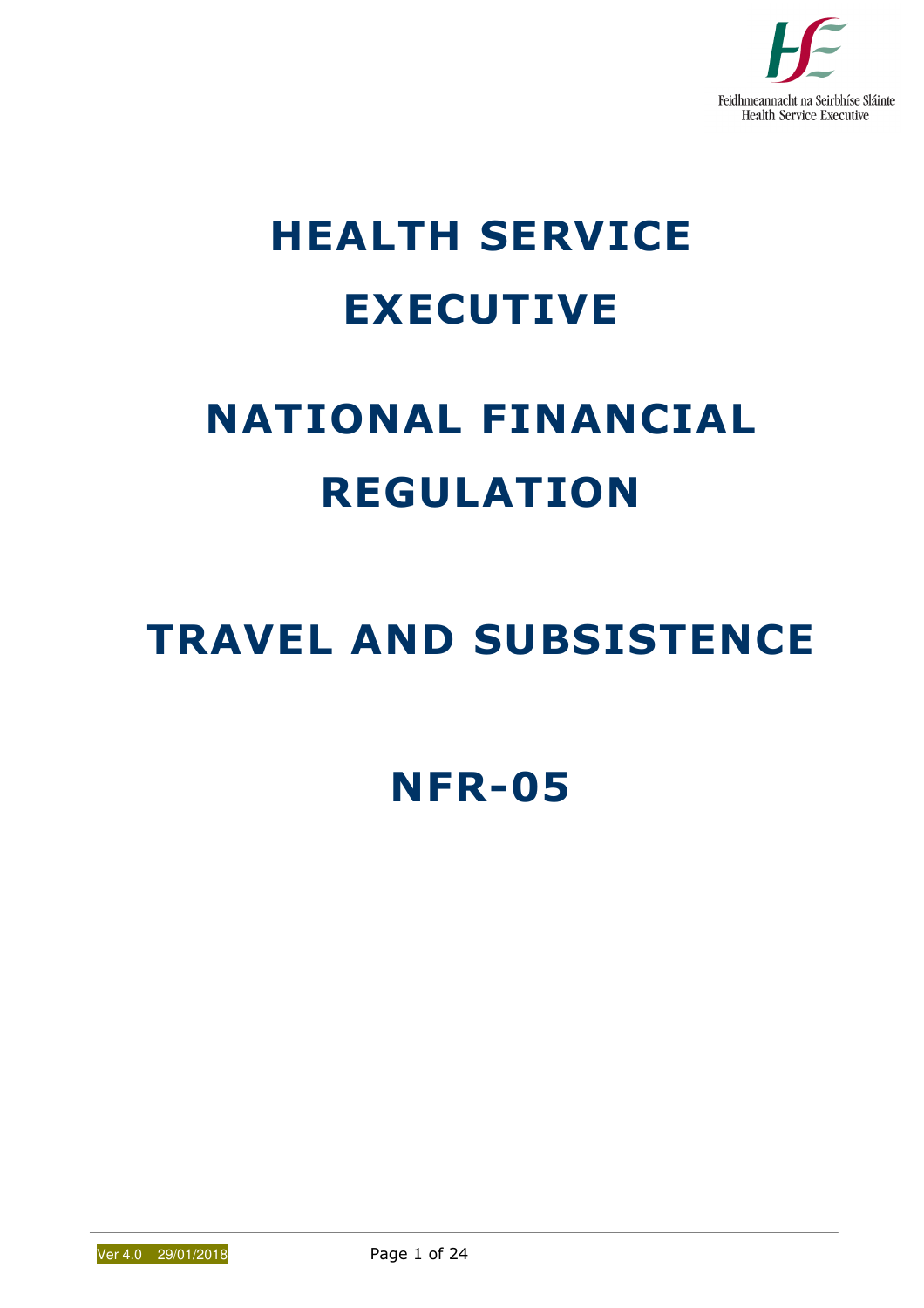### NFR-05 Travel and Subsistence

| 5.1  | Introduction                                                 | en page 3  |
|------|--------------------------------------------------------------|------------|
| 5.2  | <b>Purpose</b>                                               | on page 3  |
| 5.3  | Scope                                                        | en page 3  |
| 5.4  | <b>Definitions</b>                                           | on page 3  |
| 5.5  | <b>Assistance/ Further Information</b>                       | en page 3  |
| 5.6  | <b>Effective Date</b>                                        | en page 4  |
| 5.7  | <b>General Rules</b>                                         | on page 4  |
| 5.8  | Authorisation for Domestic Travel (excluding flights)        | en page 5  |
| 5.9  | <b>Air Travel and Accommodation</b>                          | en page 6  |
| 5.10 | <b>Rules Governing Payment of Travel Expenses</b>            | on page 9  |
| 5.11 | <b>Rules Governing the Payment of Subsistence Allowances</b> | on page 11 |
| 5.12 | <b>Approval Protocol for Travelling Expenses</b>             | on page 15 |
| 5.13 | Records to be kept (audit of records)                        | on page 16 |
| 5.14 | Attendance of Public Servants in Court as Witnesses          | on page 16 |
| 5.15 | <b>Travel Pass Scheme</b>                                    | on page 18 |
| 5.16 | <b>Roles and Responsibilities</b>                            | on page 19 |
| 5.17 | <b>Segregation of Duties</b>                                 | on page 20 |
| 5.18 | <b>Local Procedures</b>                                      | on page 20 |
| 5.19 | Inter-departmental Communication                             | on page 20 |
| 5.20 | Training                                                     | on page 20 |
| 5.21 | <b>Reporting of Irregularities</b>                           | on page 21 |
| 5.22 | Audit                                                        | en page 21 |
| 5.23 | <b>Appendices</b>                                            | en page 22 |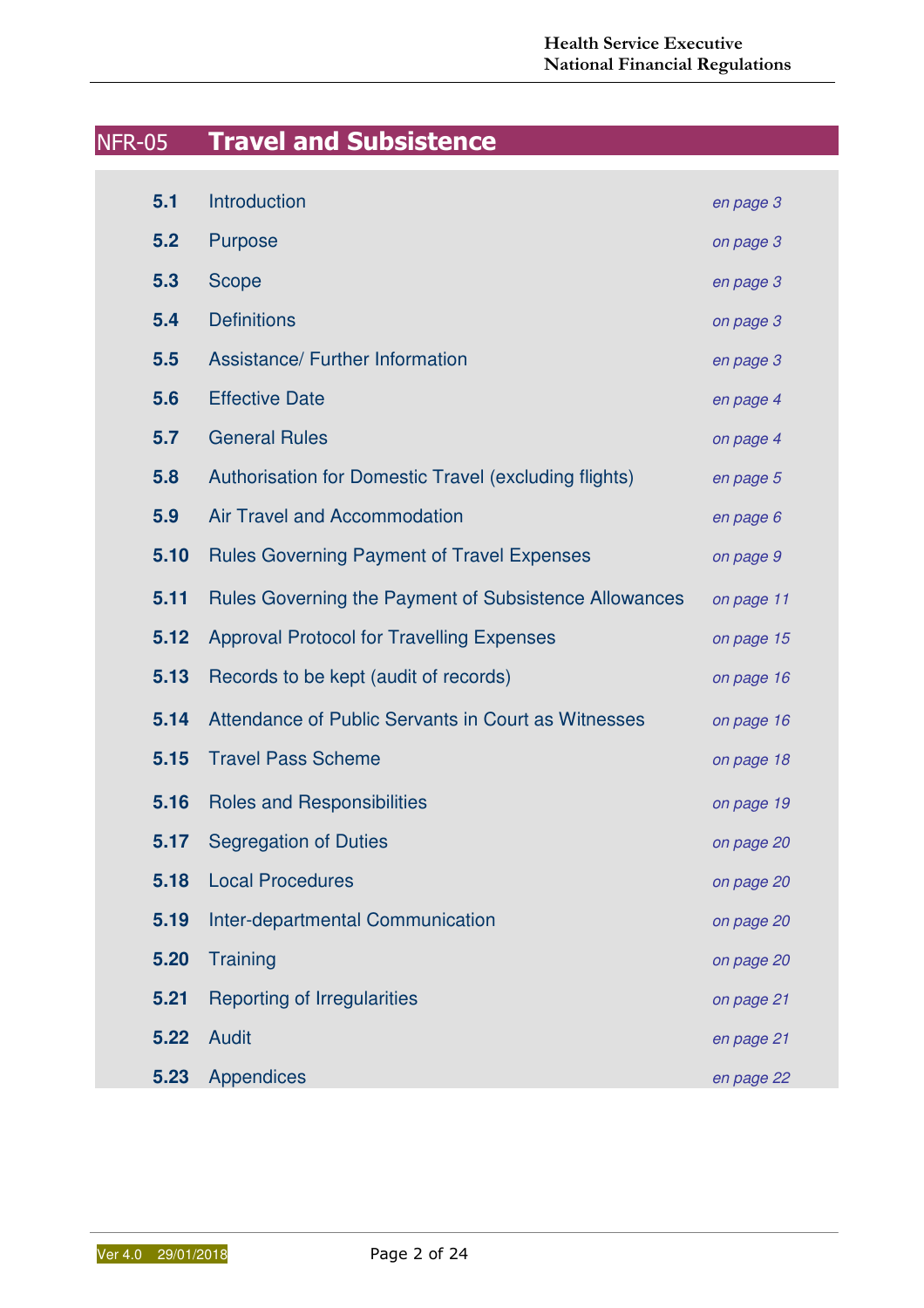#### **5.1.** Introduction

- **5.1.1.** This regulation forms part of the National Financial Regulations (NFR) of the Health Service Executive (HSE). The National Financial Regulations are part of the overall system of Corporate Governance and Internal Control within the organisation.
- **5.1.2.** The essential requirements of the National Financial Regulations are contained within this document. All schedules pertaining to Travel and Subsistence are contained within the attached appendices and via links to relevant sites and/or pertinent documents.
- **5.1.3.** This financial regulation reflects the Health Service Executive (HSE), Human Resources (HR) circulars, the Department of Health directives and the Department of Public Expenditure & Reform (DPER) circulars.

#### **5.2.** Purpose

- **5.2.1.** To set out the rules which apply to payment of Travel and Subsistence Expenses to Employees.
- **5.2.2.** The following procedures are intended to:
	- o Meet the business objectives of the HSE
	- o Ensure the economic use of resources
	- o Ensure compliance with Revenue Commissioners SP-IT/2/07 and other revenue requirements. Refer http://www.revenue.ie/en/index.html for further details.

#### **5.3.** Scope

- **5.3.1.** Applies to all HSE Officers employed on official business away from their base and officers assigned to field duties who incur travel and subsistence expenses.
- **5.3.2.** All HR Circulars in relation to current approved rates for travel expenses, subsistence allowances both domestic and foreign and associated claim forms relating to all aspects of travel and subsistence can be found on HSE.ie - Health Service Executive Website - HR Circulars

#### **5.4.** Definitions

- **5.4.1.** Travel and subsistence expenses are payments by an employer which do no more than reimburse an employee for allowable travel and subsistence expenses. These payments may be made tax-free in certain circumstances, in accordance with legislation. The expenses concerned must have been incurred "wholly exclusively and necessarily" in the performance of the duties of the employment.
- **5.5.** Assistance / Further Information
	- **5.5.1.** Additional information regarding this regulation should be addressed to the Assistant Chief Financial Officer (ACFO), Financial Specialists.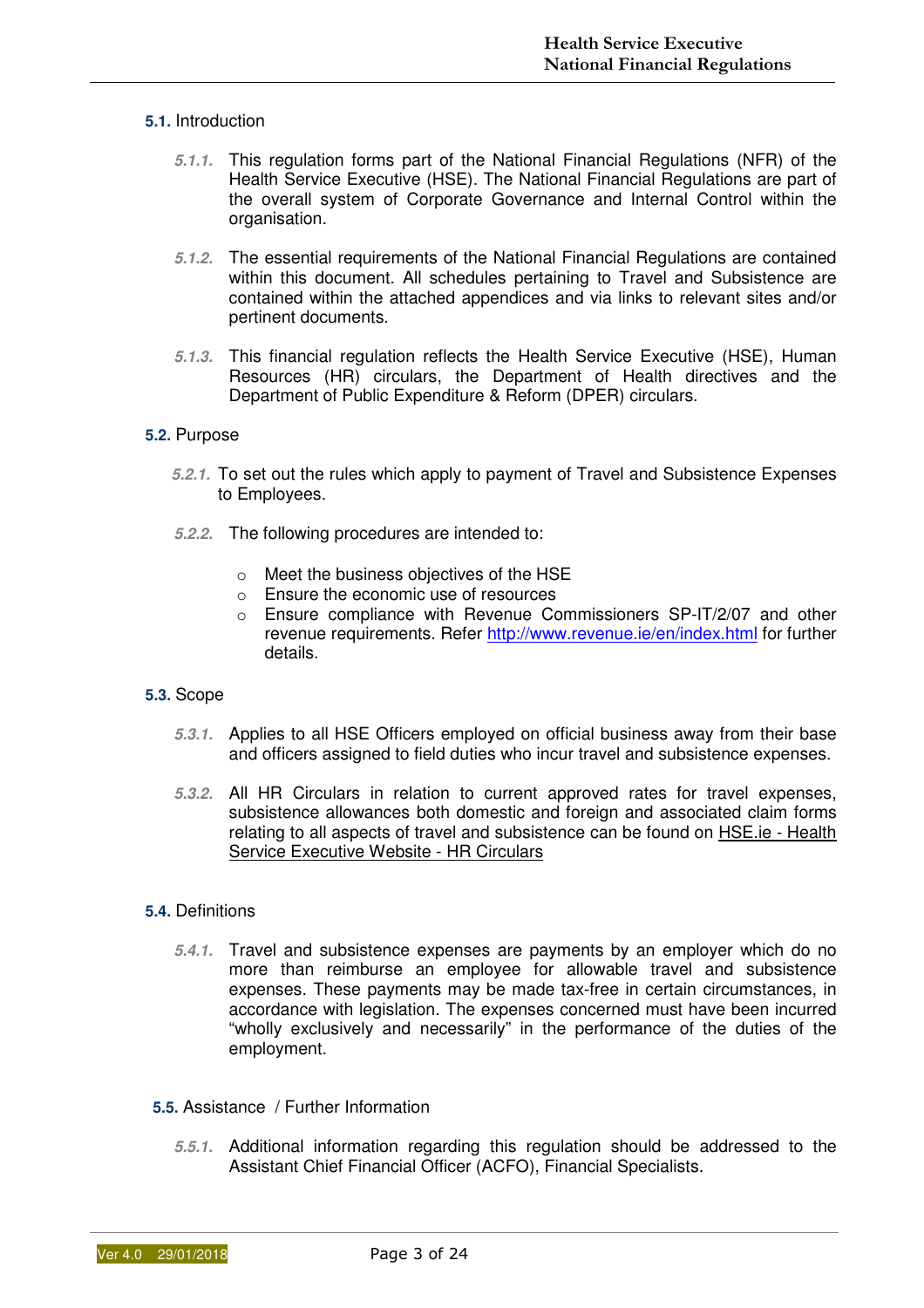- **5.5.2.** Requests for changes or derogations from specified directives should be made in writing to the above ACFO, and may be implemented only after written authorisation is received..
- **5.5.3.** It is intended that this regulation will be regularly updated to reflect and incorporate new and additional legislative and other directives. Notifications will be issued at http://www.hse.ie/eng/staff/Resources/Financial%20Regulations/.
- **5.6.** Effective Date
	- **5.6.1.** This regulation is effective immediately and supersedes all prior regulations/ directives issued relating to Travel & Subsistence unless otherwise specified.
- **5.7.** General Rules
	- **5.7.1.** Expenditure on travel and subsistence should be strictly appraised and monitored. It is the duty of Heads of Departments to ensure that only essential travel is undertaken and that the number of officers absent on official business is kept to an absolute minimum.
	- **5.7.2.** Officers employed on official business away from base and officers assigned to field duties will be paid travelling and subsistence expenses within the rates authorised from time to time by the Minister for Health and Children.
	- **5.7.3.** The subsistence allowance payable is not intended to meet the whole cost of subsistence when absent from home or base and is not intended to be a source of emolument or profit.
	- **5.7.4.** The mileage year for the purposes of payment of motor mileage rates will reckon from the date on which each officer first uses his private motor car on official business in year one and subsequently by calendar year.
	- **5.7.5.** Expenses under this regulation will not be paid to officers travelling to take up duty on first appointment to the HSE or to officers travelling after first appointment to take up a new post as a result of an open competition.<sup>1</sup>
	- **5.7.6.** The provisions of Circulars 5/52 (Attendance of Civil Servants in Court as Witnesses), 21/78 (Third-Level courses of education) and 42/78 (Payments of subsistence to officers who are absent from home by reason of their attendance at confined competition) will apply.
	- **5.7.7.** Line Managers shall ensure that where staff are travelling to a location for the purposes of receiving training that claims shall only be processed where the travelling to the training course has been pre approved by the Line manager.

Where staff are travelling to training courses that are considered to be essential to their performance in their current roles the normal rates of travel and subsistence are permitted to be claimed, subject to reduced subsistence as outlined in paragraph 5.11.26, where applicable. An officer will only be authorised to claim mileage rates in compliance with the parameters outlined in paragraph 5.8.4.

 $1$  This is provided that this is not in conflict with contract of employment.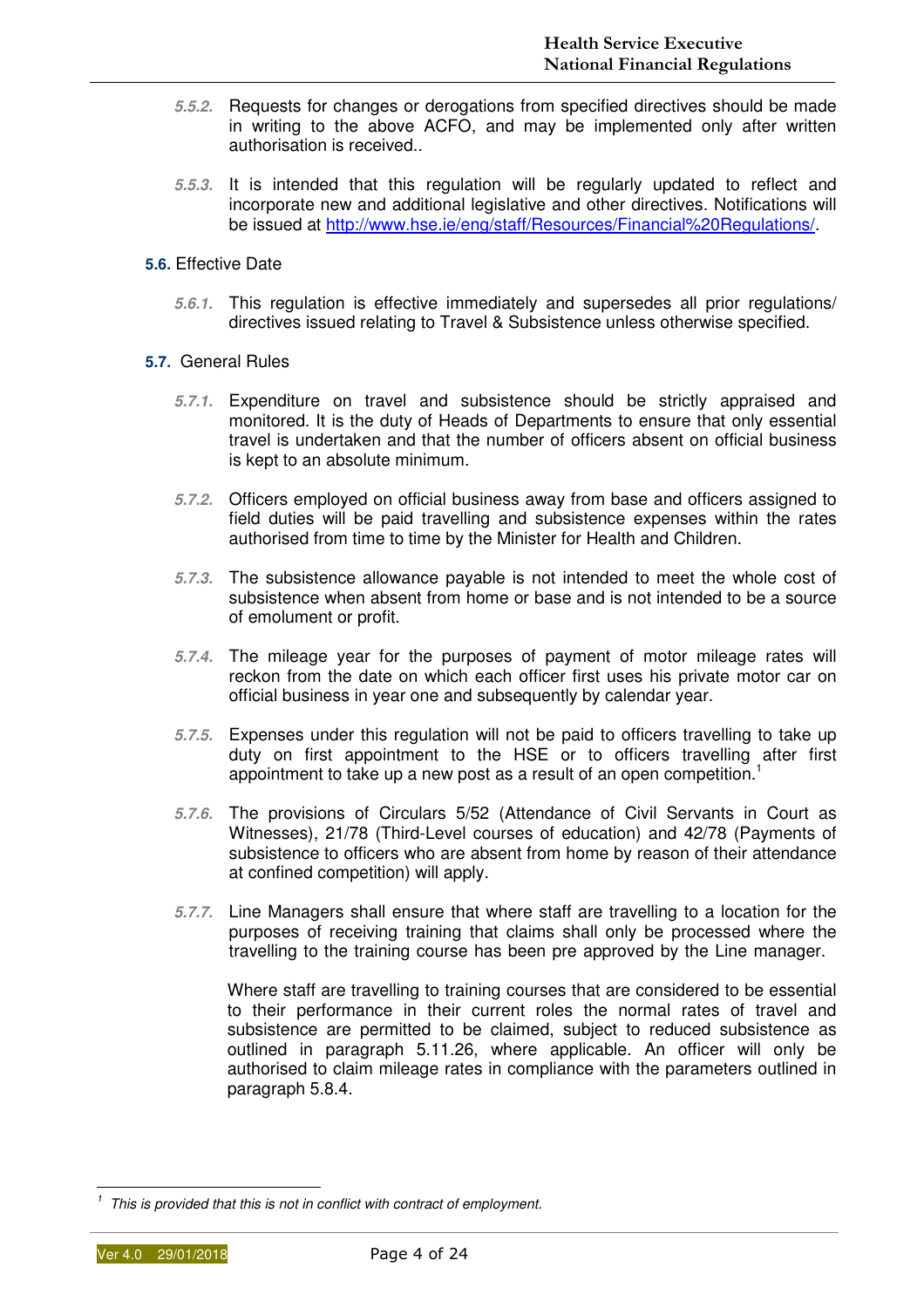- **5.7.8.** Budget Holders should ensure that the best value for money is obtained in respect of each trip undertaken, consistent with the requirements of official business.
- **5.8.** Authorisation for Domestic Travel (excluding flights)
	- **5.8.1.** A written authorisation must exist for each employee who travels. These authorisations must be reviewed annually and amended where necessary.
		- $\circ$  Employees who no longer need to travel in connection with work should be removed from the authorisation list.
		- o Payments should never be processed for an employee where no authorisation exists.
		- $\circ$  The authorisation must be signed by a suitably delegated officer (Refer 5.8.3).
	- **5.8.2.** The authorisation shall specify at a minimum:
		- o Date from which the travel expense payment will commence.
		- o The Officer's base for travel expenses purposes.
		- $\circ$  The name of the approved Certifying Officer.
		- $\circ$  Confirmation that employee has signed the standard declaration for use of their own motor vehicle.
		- o Confirmation that employees insurance indemnifies the HSE.
	- **5.8.3.** The relevant Authorising Officers shall be not less than Grade VIII or officer designated by the relevant Integrated Service Area (ISA) Manager / Hospital Manager or equivalent salary grade.
	- **5.8.4.** Apart from officers assigned to field duties an officer will be authorised to use his own car or motorcycle on official business only in the following circumstances:
		- (i) Where no suitable public transport (i.e., train or bus) is available.
		- (ii) Where public transport is available only at equal or greater expense.
		- (iii) Where the use of public transport would result in the loss of official time which it is necessary to avoid.
	- **5.8.5.** An undertaking must be signed by each officer who is authorised to use his own transport on official business. (Copy of Official Form at Appendix 3).

All staff who claim travel expenses must nominate one vehicle only for the purposes of travel. That vehicle will be used in the calculation of all travel expenses and claims will be processed on the basis of the nominated car only. In the event that a claimant permanently changes their car during a month, they should nominate the car in use for the majority of the month.

- **5.8.6.** The following details are required prior to the payment of travel expenses to any employee:
	- (i) Certified copy of licensing certificate/vehicle registration details for the nominated vehicle.
	- (ii) Certified copy of current insurance policy.
	- (iii) Certified copy of signed employee declaration for use of own motor vehicle as above.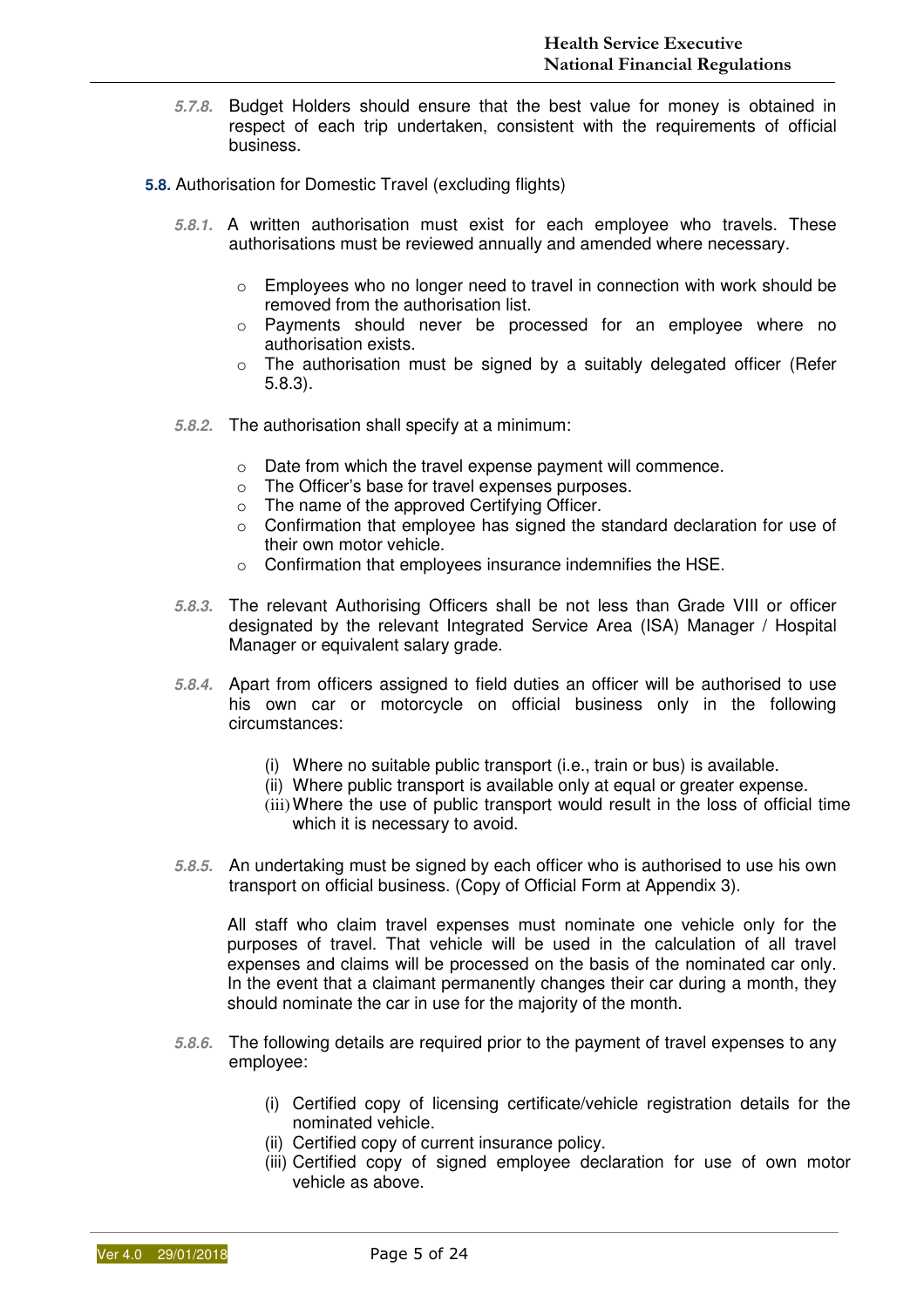The details required in points (I) to (iii) should be submitted to Line Managers annually in agreement with outlined processes.

- **5.8.7.** The insurance policy must indemnify the HSE against any claims from the employee or his/her insurer for any loss or damage incurred during the use of the vehicle on official business.
	- **•** Ordinarily the acceptable evidence base for this rule shall be in the form of the employee's insurance certificate. In this case
	- i. The driver's employer's indemnity is shown on the certificate under the section dealing with: "PERSONS OR CLASSES OF PERSONS WHO'S LIABILITY IS COVERED"
	- ii. If an HSE employee is a named driver on a certificate of insurance then the certificate of insurance must show that the Liability of the Named Driver's employer is covered by the policy. The named driver's employer's indemnity is shown on the certificate under the section dealing with: "PERSONS OR CLASSES OF PERSONS WHO'S LIABILITY COVERED". Employer's indemnity is not covered under the section dealing with "LIMITATIONS AS TO USE".
	- In some cases a side letter from the insurance company can be obtained which references the employee's insurance policy number and confirms the HSE's indemnity.
- **5.8.8.** Officers who are required to pay higher premiums to effect insurance cover for their own cars because they carry goods or equipment while travelling on official business may be refunded, on the production of the necessary receipts, for the extra expenditure involved.<sup>2</sup>

Some employee groups may have additional existing arrangements in respect of insurance cover. Local HR offices will advise on these specific arrangements.

- **5.9.** Air, Travel and Accommodation
	- **5.9.1.** All requests for foreign air travel, foreign hotel accommodation and internal domestic flights MUST be routed through the designated HSE travel company**,** and copied to the Business Travel Unit (BTU) at travel@hse.ie.
	- **5.9.2.** Contact details for the current contracted HSE travel company can be accessed at HSENet - HSE National Intranet – travel@hse.ie .
	- **5.9.3.** The BTU service is available to all employees of the HSE and provides the following services;
		- o International and domestic airline travel and ticketing.
		- o International hotel accommodation reservations.
		- o International car hire reservations.
		- o Ferry reservations.

<sup>&</sup>lt;u>2</u><br><sup>2</sup> Officers are required to obtain prior approval from their Line Manager to effect insurance cover for their own cars because they necessarily carry goods or equipment while travelling on official business and may be refunded any resulting increase in premium, on the production of the necessary receipts, for the extra expenditure involved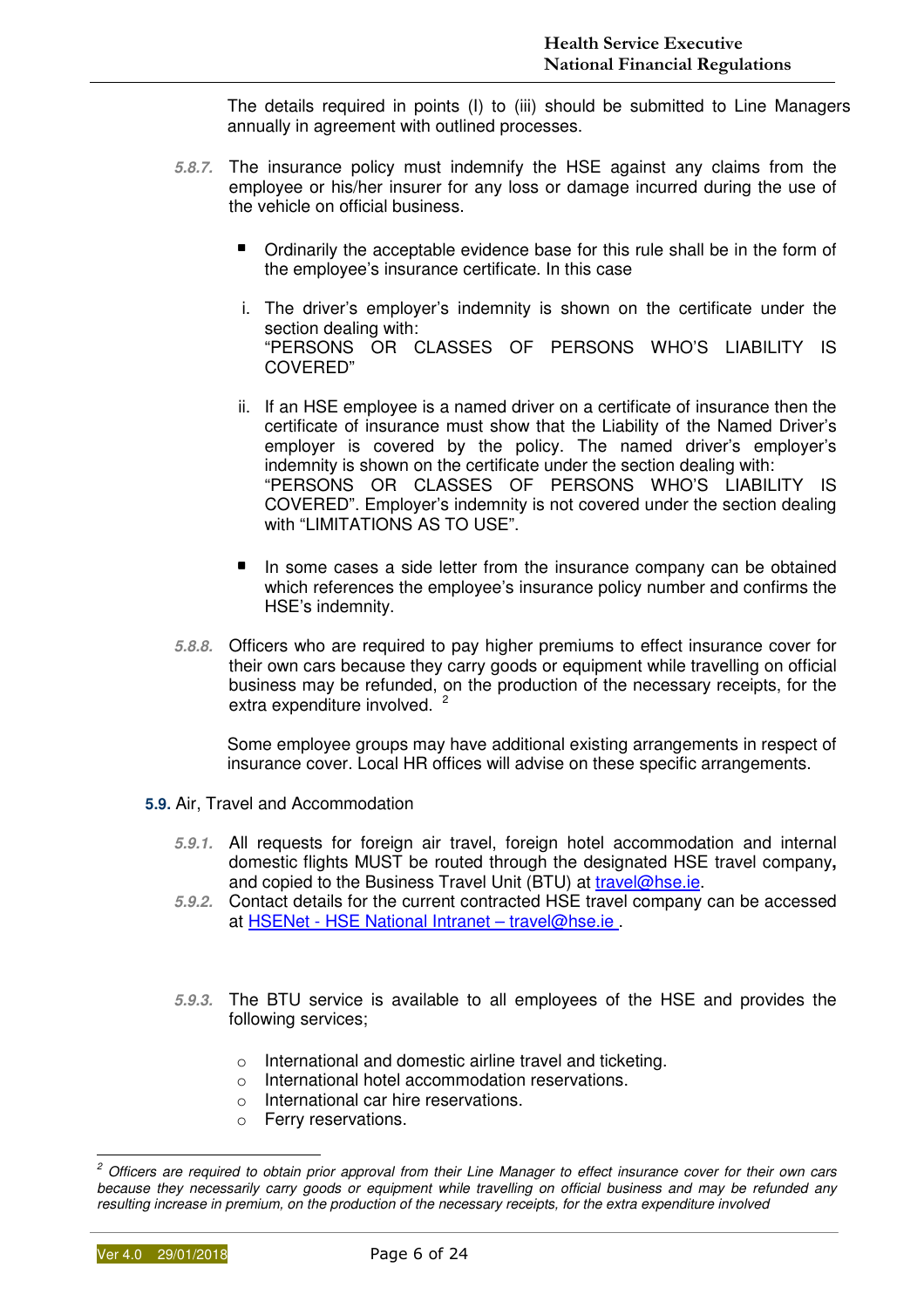- o International Eurostar and Eurotunnel Rail reservations.
- **5.9.4.** The BTU is responsible for
	- Maintenance of all foreign travel requests and information
	- provision of management information system reports to HSE management
- **5.9.5.** The following are the authorisation levels required:

| <b>Sector</b>                                  | <b>Approving Authority</b>                                           |  |  |  |
|------------------------------------------------|----------------------------------------------------------------------|--|--|--|
| (Within<br>Flights<br>Domestic<br>Ireland):    | Assistant<br>National<br>Director<br>or<br>equivalent salary grade   |  |  |  |
| International<br>Europe<br>and<br>Outside ROI) | DG for National Directors<br>National Directors for all other staff. |  |  |  |

#### **5.9.6.** Class of Air Travel

The following principles should apply in relation to the class used:

- a. It is expected that Departments will use economy class travel including internet (low-cost carriers') fares for short-haul flights.
- b. Cheaper restricted fares should be used where the travel abroad is regular and predictable and changes to travel are unlikely to occur.
- c. There are a range of fully flexible economy fares, but these should be used only where it can be shown that the flexibility provided and the extra cost of the ticket are warranted compared to the potential cancellation cost of a restricted internet/economy ticket.
- d. Premium economy class travel may be used (where available) or long haul flights where the additional flexibility afforded is considered necessary for the effective discharge of official business. Business class travel should be confined to limited situations where the Head of the Department is satisfied that the additional cost can be justified in relation to the length of the flight and the official business to be conducted.
- e. As a general rule first class travel should not be used. If it is considered that there are very exceptional circumstances where the use of first class travel is justified for business reasons, the written permission of the Head of Department should be obtained beforehand and the reason justifying it should be recorded.

With regard to premium economy and business class travel, Departments should undertake an annual evaluation of the type of trips taken and ensure that in all situations in which premium/business class travel was utilised, this was warranted by the circumstances prevailing. The need for additional flexibility afforded by such fares should be weighed against the savings which would accrue from using economy class fares.

Departments should not pay the travel costs of persons who have no direct connection with the Department and have no role in the official business being conducted during a trip other than in exceptional circumstances where a specific invitation is extended by a host country for a special occasion and the appropriate Minister has certified that attendance is in the public interest.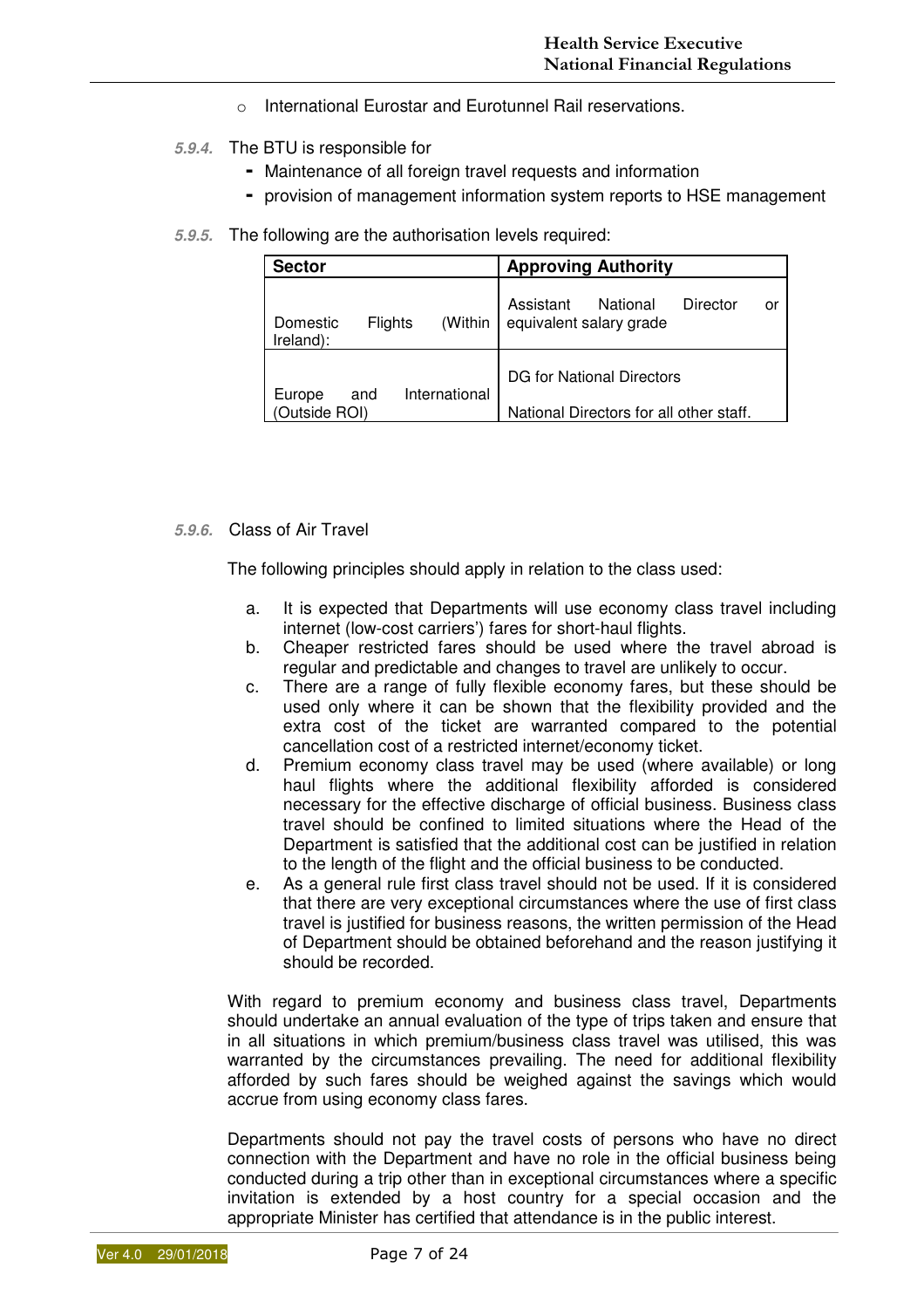In no circumstances is it permissible to "trade down" premium tickets to enable another person who is not a member of the staff of the department to travel free of charge or at a reduced rate. If for any reason it is decided to downgrade the class of travel the saving must be returned to the HSE.

**5.9.7.** Frequent Flyer Points

It is the responsibility of each Department to ensure that frequent flyer points are not allowed to influence decisions taken in relation to the carriers used for official business.

- **5.9.8.** It is the responsibility of the employee to fully complete the required form(s), obtain the necessary approvals and submit to BTU contract service providers in a timely manner. Where practical, submitted to the relevant authorising officer a minimum of 2 weeks prior to departure date.
	- 1. Download a Travel Request form available to download from the HSEnet or by e-mailing the Business Travel Unit btu@hse.ie.
	- 2. Complete relevant details on the form.
	- 3. Arrange for travel request to be approved by the appropriate officer in line with paragraph 5.9.4 above
	- 4. Ensure the appropriate officer's signature is on the form. (note: Faxed submission requires actual signature on the form. Emailed submission requires electronic signature).
	- 5. Submit form to BTU @ btu@hse.ie or fax to 01-8131891.
	- 6. The BTU Contract Service Provider will source the lowest and logical fare. If the lowest and logical fare cannot be found or your requirements cannot be met in full, they will revert to you with alternative arrangements before proceeding with any ticket issue.
	- 7. Once the lowest and logical fare has been found it will be advised to the BTU, who will advise the employee and tickets will be issued to the employee.
	- 8. Tickets will be issued either electronically or in paper form. It is recommended to receipt tickets electronically.
	- 9. In certain circumstances payment of subsistence may be made in advance of a business trip upon submission of the relevant forms and related approvals.
	- 10. Where accommodation, meals, or transport are required this must be indicated on the relevant standard request form.
	- 11. Submission of expenses claim for foreign travel.
		- (i) Travel claims must be submitted within 1 month of completion of a business trip.
		- (ii) All expense claims must be submitted on the standard form, signed by the claimant and counter-signed by the authorising officer.
		- (iii) Original receipts for all incidental expenses incurred during official travel (e.g. taxis, bus tickets etc.) must be submitted with travel claim.
- **5.9.9.** Value for Money

- Value for money assessments should be carried out at regular intervals (3 to 5 years) in respect of the most frequently travelled routes. The assessment should cover all carriers operating on routes out of Ireland and should examine all aspects of the different options available from carriers (e.g. the suitability of the schedules, whether the schedule offered by a particular carrier would reduce the number of overnight stays abroad and thus achieve savings on subsistence and on official time, the quality of the service on the route etc) Where recoupable expenditure is involved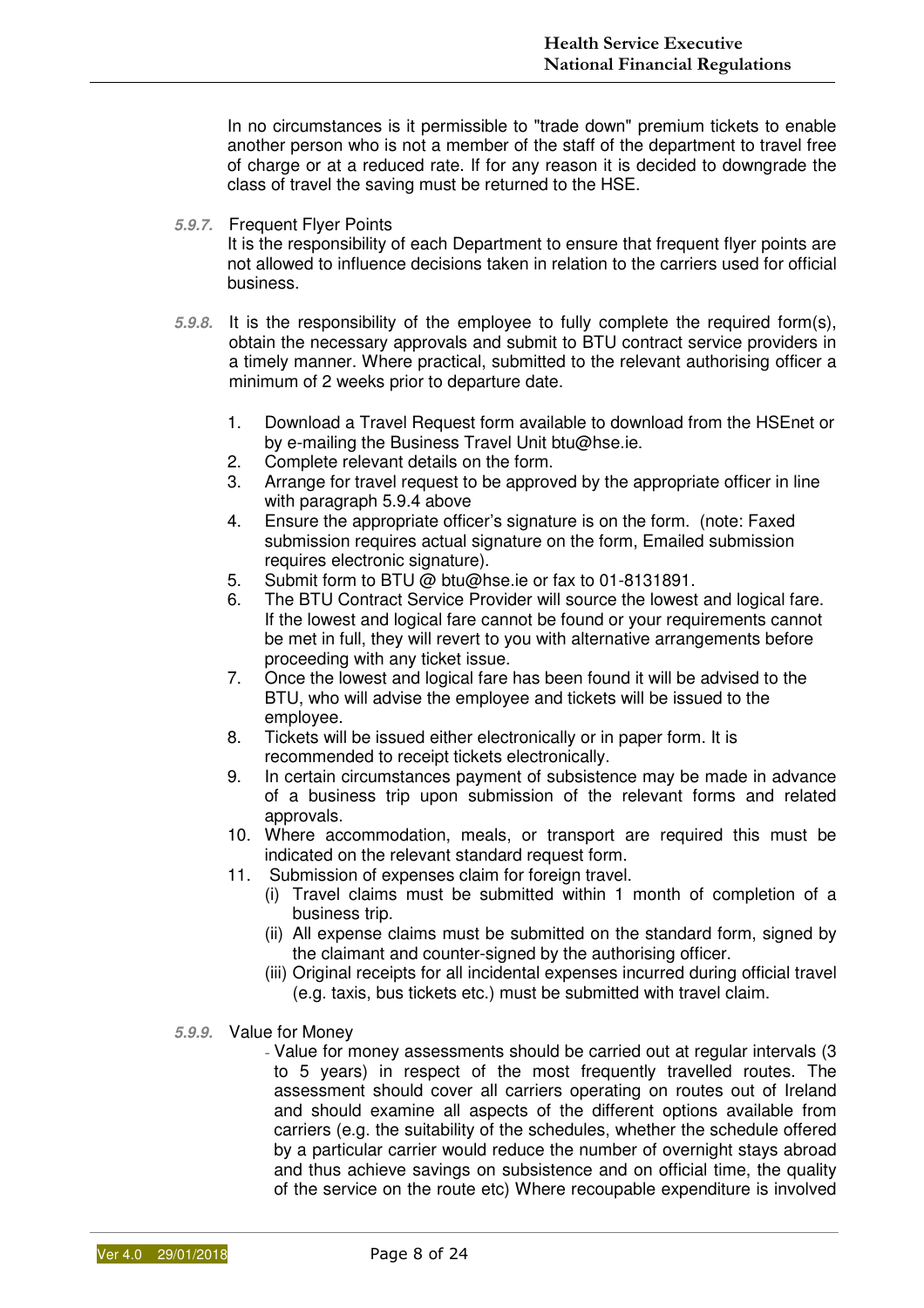the assessment should be carried out by reference to the cost to the recouping authority of the various options evaluated.

- Departments should ensure on an ongoing basis that the appointed travel agent provides a full list of all available fares for all destinations per the relevant service level agreement. Spot checks should be carried out from time to time to ensure that the most economical fares consistent with business needs are being used by staff and to compare the fares offered by the travel agent with those available on the internet.
- **5.9.10.** Subsistence Allowances

All subsistence claims must be processed through the normal channels.

- **5.10.** Rules Governing the Payment of Travel Expenses
	- **5.10.1.** Travel allowances are payable only in respect of necessary absence from the normal place of work.
	- **5.10.2.** All travelling duties should be planned so as to reduce the total amount of travel to the minimum consistent with efficiency.
	- 5.10.3. All official travel should be by the shortest practicable routes<sup>3</sup> and by the cheapest practicable mode of conveyance. Return tickets, contract, season or other cheap tickets should be used wherever a saving in travelling expenses is secured.
	- **5.10.4.** Where more than one officer is travelling to the same place, arrangements should where feasible, be made to avoid the unnecessary duplication of the use of officers' own car.
	- **5.10.5.** Taxis or cars should be hired or used only where no suitable public transport is available.
	- **5.10.6.** In the case of an officer who uses his own car where public transport could have been used (as in the case of an official journey from Cork to Dublin), without detriment to the public interest, the amount to be allowed for the officer's own car in respect of mileage allowance must not exceed the cost of public transport (including that of passengers whose travelling expenses would be payable from public funds).
	- **5.10.7.** Travelling expenses will not be paid in respect of any portion of a journey which covers all or part of an officer's usual route between home and base. Where an officer proceeds on an official journey direct from home or returns home direct, the travelling allowance payable will be calculated by reference to the distance from home or base, whichever is the lesser.
	- **5.10.8.** Non-taxable travel expenses paid to and from an employee's normal place of work outside an individual's normal working hours should only be paid when an employee is called in to work to deal with an emergency-situation. Nonemergency travel expenses paid to and from an employee's normal place of work outside an individual's normal working hours are taxable. For definitions and explanations refer to SP-IT/2/07 Revenue Commissioners Statement of Practice at:revenue.ie

 $3$  Refer to official road maps and/or internet route-planner sites for further guidance.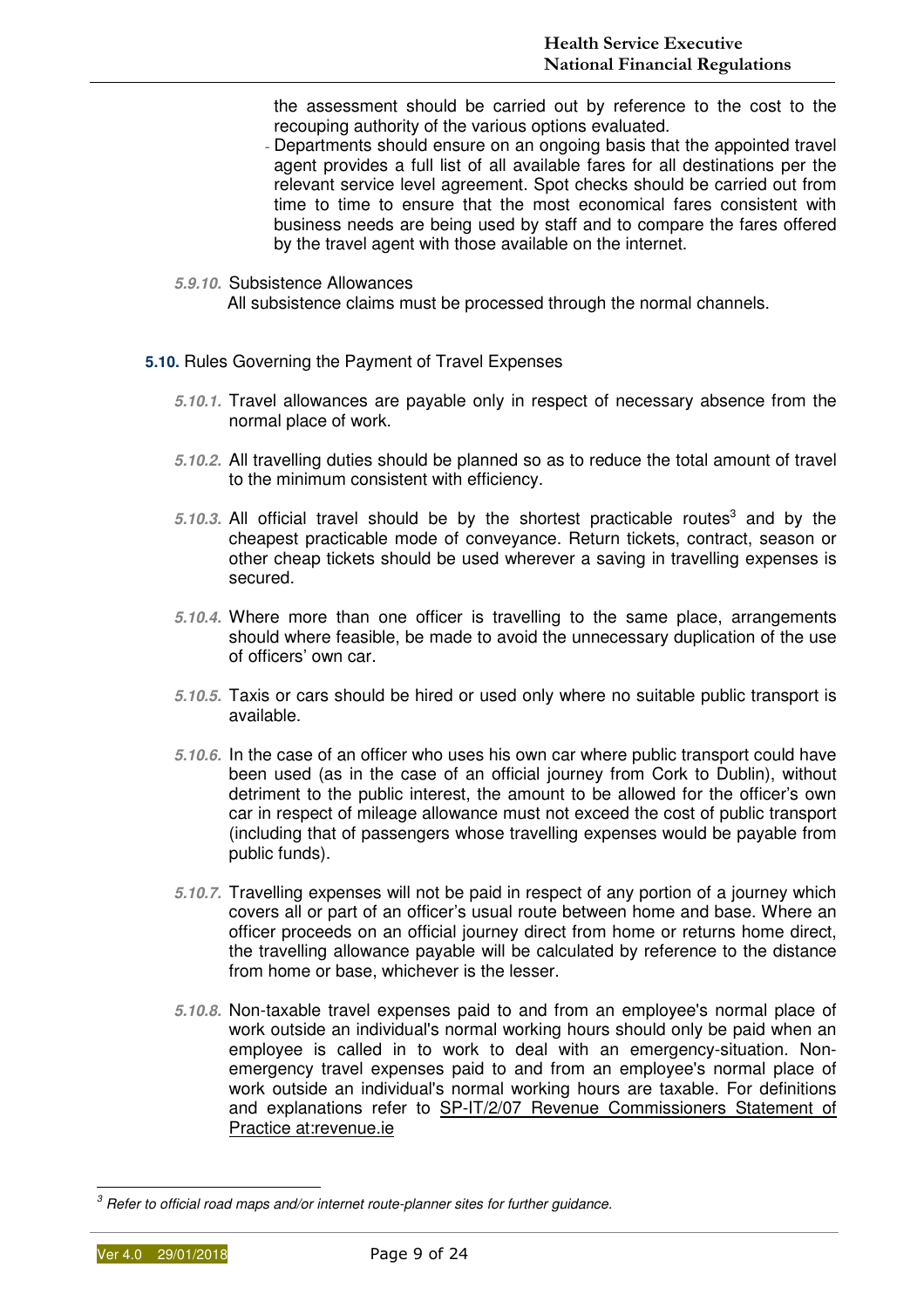**5.10.9.** "Normal Place of Work" is the place where the employee normally performs the duties of the office or employment. In most cases this should not give rise to difficulty. This designation is required to complete the process outlined in paragraph 5.8.2 above.

The HSE premises where the employee is based will be regarded as the official place of work for the employee where:

- (i) Travel is an integral part of the job involving daily appointments with clients/colleagues/suppliers based in alternative locations.
- (ii) The duties of the employment are performed at the various other premises of the HSE/ Clients, Suppliers or Agents of the HSE but substantive duties are also performed at the employee's main base of employment.
- **5.10.10.** The employee's home would not be regarded as the "Normal Place of Work" unless there is an objective requirement that the duties of the office or employment must be performed at home.
	- (i) It is not sufficient for an employee merely to carry out some of the duties at home.
	- (ii) Usually the employer will provide the facilities necessary for the work to be performed at the business premises.
	- (iii) Even where the employee has to do some work at home, or to keep some equipment at home, the place where he/she resides is a matter of personal choice and it would not be regarded as a place of work.
- **5.10.11.** An officer who is authorised to use his own transport while travelling on official business will be paid within the appropriate motor mileage rates approved by the Minister for Health and Children. These rates will be fixed by reference to the horse-power as reckoned for registration purposes. Refer to HSE.ie - Health Service Executive Website - HR Circulars for current applicable rates.
- 5.10.12. If it is necessary for an officer<sup>4</sup> to use his/her own transport constantly in the performance of his/her official business, he/she may be paid a fixed allowance.

Where the duties of an officer involve a number of short journeys daily, the designated Line Manager may, in lieu of paying travel expenses, pay a fixed travelling allowance of such an amount which would not exceed the amount payable in travelling expenses if the latter was payable.

If the circumstances of the employee change and the actual miles travelled would give rise to a payment of less than the allowance, the excess must be refunded to the HSE accordingly. In these events the employee's Line Manager must notify the relevant Payroll division immediately to effect the change.

**5.10.13.** Travelling expenses will not be paid to an officer unless they provide all details stipulated in the travel claim form. Partially completed forms will be returned to claimant for completion and will not be processed until all details required are provided.

<sup>4</sup> This applies only to some Public Health Nurses, Home Helps and Community Welfare Officers whose geographical paths are small and they complete repetitive short journeys in the course of their normal duties.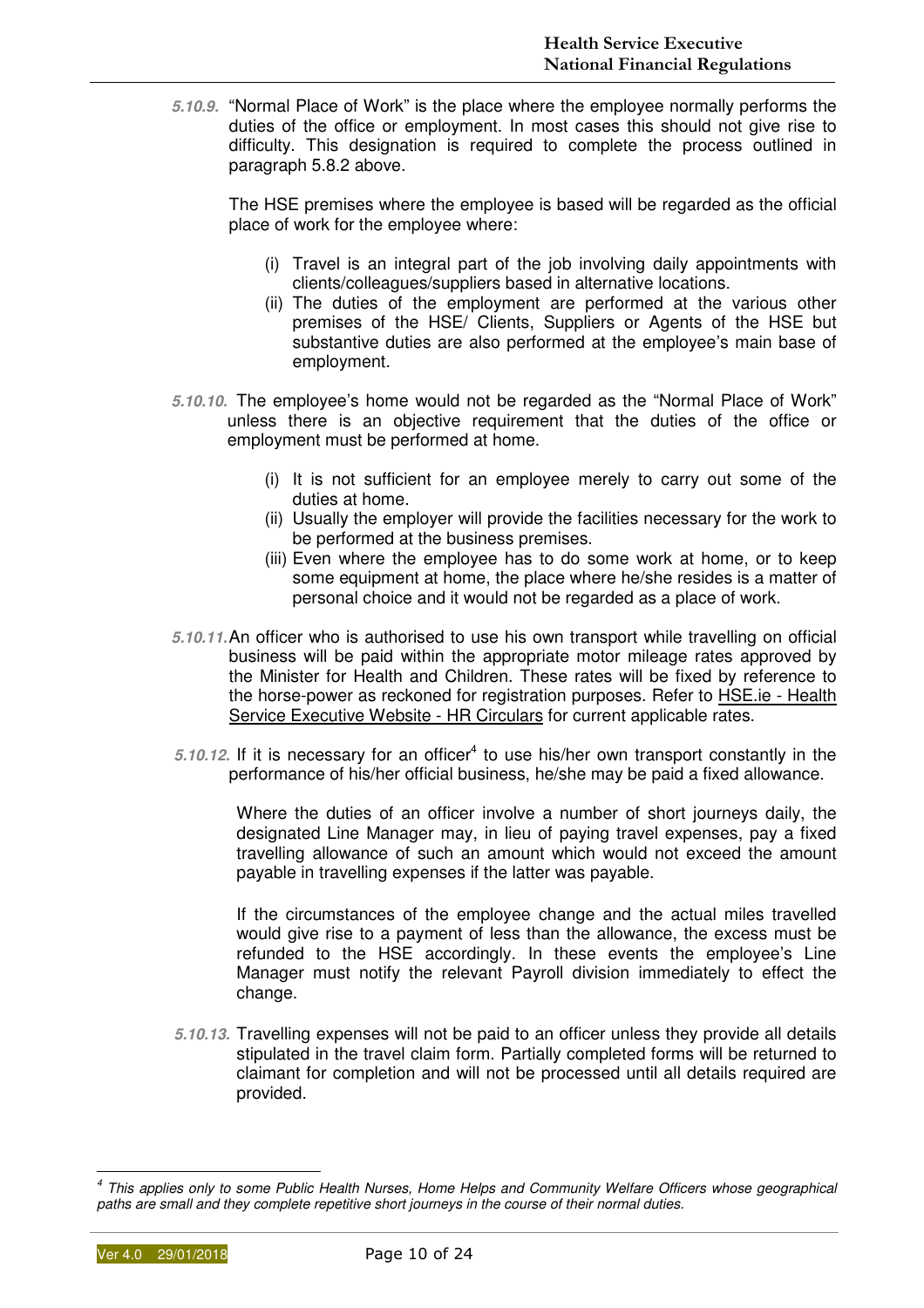- **5.11.** Rules Governing Payment of Subsistence Allowances
	- **5.11.1.** Officers employed on official business away from their base and officers assigned on field duties will be paid subsistence expenses within the rates authorised by the Minister for Health.
	- **5.11.2.** Subsistence allowances are payable only in respect of necessary absences from base.
	- **5.11.3.** The subsistence allowance payable is not intended to meet the whole cost of subsistence when absent from the home or base and is not intended to be a source of emolument or profit.
	- **5.11.4.** A day allowance is not payable for any absence at any place within 8 kilometres of the officer's home or normal place of work. Day allowance will be paid in respect of absence from home or normal place of work of 5 hours or more. Time spent at base or on journeys from home to base or vice versa will not reckon towards the qualifying period of 5 hours.
	- **5.11.5.** Night allowance will not be payable for an absence at any place within 100 km of an employee's home or normal place of work. The night allowance covers a period up to 24 hours from the time of departure as well as any further period not exceeding 5 hours. It will be paid for each night necessarily spent away from home or normal place of work. However, in exceptional circumstances and where a Line Manager is satisfied that an operational need exists, a night allowance may be paid for an absence on duty at any place within the above distance limits but in excess of 50 km of home or normal place of work.

In recognition of difficulties in sourcing suitable accommodation in Dublin within the standard rate, a separate Vouched Accommodation ("VA") rate may apply where officers are claiming an overnight allowance in Dublin.

In such cases, a Vouched Accommodation Rate consisting of the **vouched** costs of accommodation up to a limit of the standard overnight rate plus the appropriate day rate for the officer's meals, may be claimed.

In accordance with existing policy, where an officer sources accommodation that exceeds the cost of the standard overnight rate or vouched accommodation rate as appropriate, they will be solely responsible for meeting the additional accommodation expense. Officers' attention is drawn to Paragraph 3 of Circular 11/1982: travelling and Subsistence Regulations which states that the 'subsistence allowance payable is not intended to meet the whole cost of subsistence'

- **5.11.6.** A night and day allowance will not be paid is respect of the same period, except where an absence includes one or more nights, a day allowance will be paid only if the last period of 24 hours is exceeded by 5 or more hours.
- **5.11.7.** Allowances will be paid for continuous absence on detached duty in any one place on the following basis:

For visits of inspection or inquiry:

- (i) normal rate for first fourteen nights
- (ii) reduced rate for next twenty-one nights
- (iii) detention rate for next twenty-eight nights
- (iv) thereafter the provisions set out in paragraph 5.11.8 will apply.

For temporary transfers: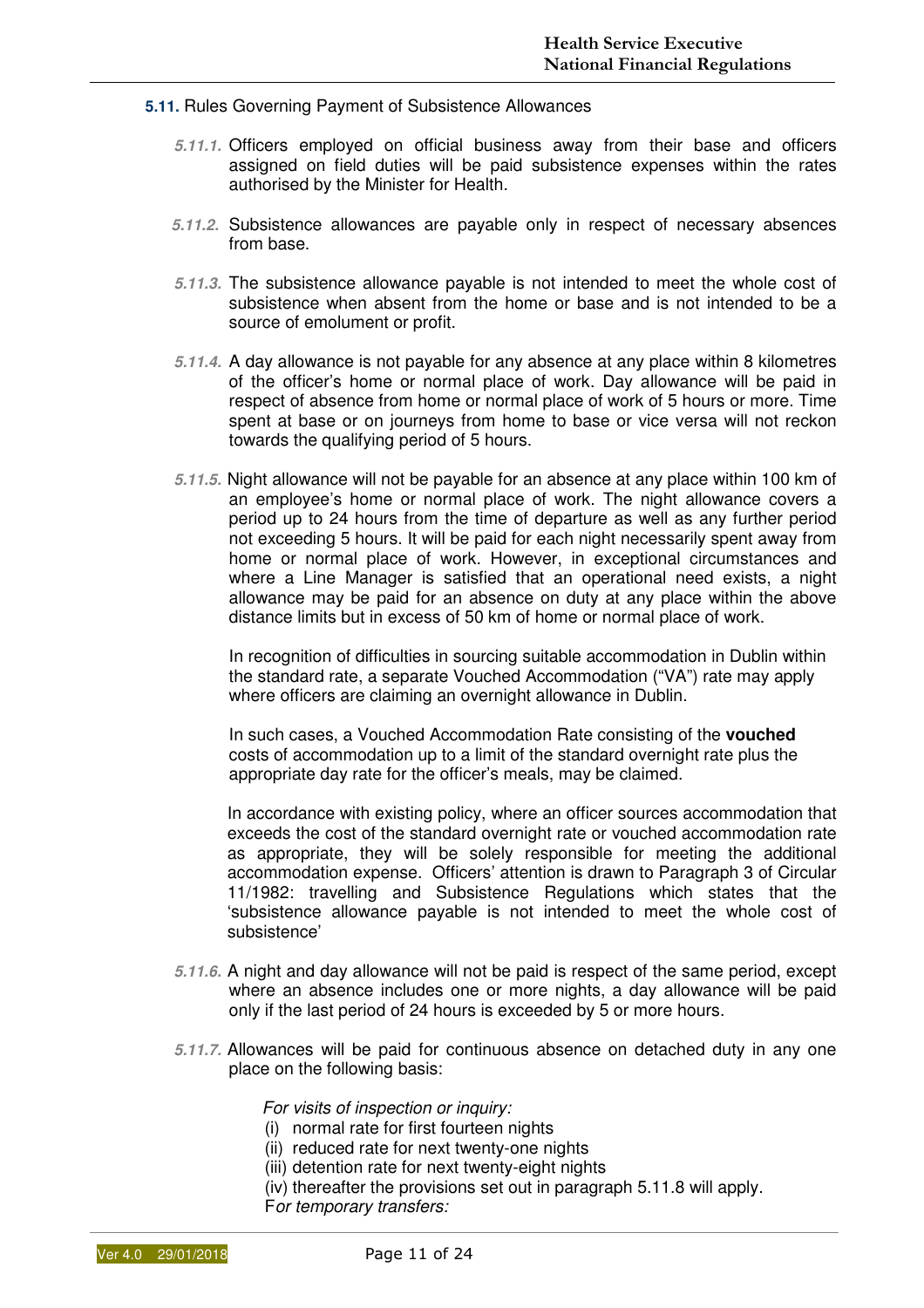- (i) normal rate for first fourteen nights
- (ii) reduced rate for next fourteen nights
- (iii) detention rate for next twenty-eight nights
- (iv) thereafter the provisions set out in paragraph 5.11.8 will apply.

#### **5.11.8.** Payment when Detention Rate Ceases

When detention rate ceases to be paid under paragraph 5.11.7 the following allowance may be paid, subject to the provision of paragraph:

- (i) An officer obliged to maintain his household while absent may be paid vouched extra expenses necessarily incurred within a limit of three nights' subsistence a week at the appropriate normal rate.
- (ii) An officer who is not obliged to maintain a household but who is obliged to retain his former accommodation may be paid vouched extra expenses necessarily incurred within a limit of one night's subsistence a week at the appropriate normal rate.
- **5.11.9.** In no case may subsistence allowance be paid to an officer continuously for a period longer than six months in one place without special authority from the DPER. This authority should be obtained prior to the expiry of the six month period.
- **5.11.10.** Daily Travel Between Normal Base and Temporary Centre:
	- The ordinary rate of day allowance is not applicable to temporarily transferred officers who are able to travel daily between their homes and the office to which they are temporarily attached, or in other cases of repeated daily visits to the same place. In such cases, the payment of a day subsistence allowance will depend upon whether the officer is in fact put to substantial extra expense for meals in consequence of his absence from his normal base. In each case where an allowance is justified, a special rate will be fixed.
- **5.11.11.** Return to Base at Weekends or for Public Holidays: Provided that there would be no serious loss of official time in travelling, an officer may return to base at weekends or for public holidays.
- **5.11.12.** Travelling expenses necessarily incurred will be paid within the limits set out hereunder. If, however, the officer remains at his place of detached duty he will be paid subsistence in accordance with the appropriate regulations.
	- Where public transport is available
		- (i) the cost by public transport, or
			- If an officer uses his own car,
		- (ii) the cost at the appropriate motor mileage rate, whichever is the lesser.
	- Where public transport is not available (iii) the cost at the appropriate mileage rate
	- Where an officer returns by means other than public transport or in his own car

The travelling expenses necessarily incurred, limited to an amount not exceeding (i) or (ii) below, whichever is the lesser

- (i) the subsistence allowance which he would have been paid had he remained at the place of detached duty,
- (ii) the travelling expenses to which he would have been entitled under (i) or (ii) above, as appropriate.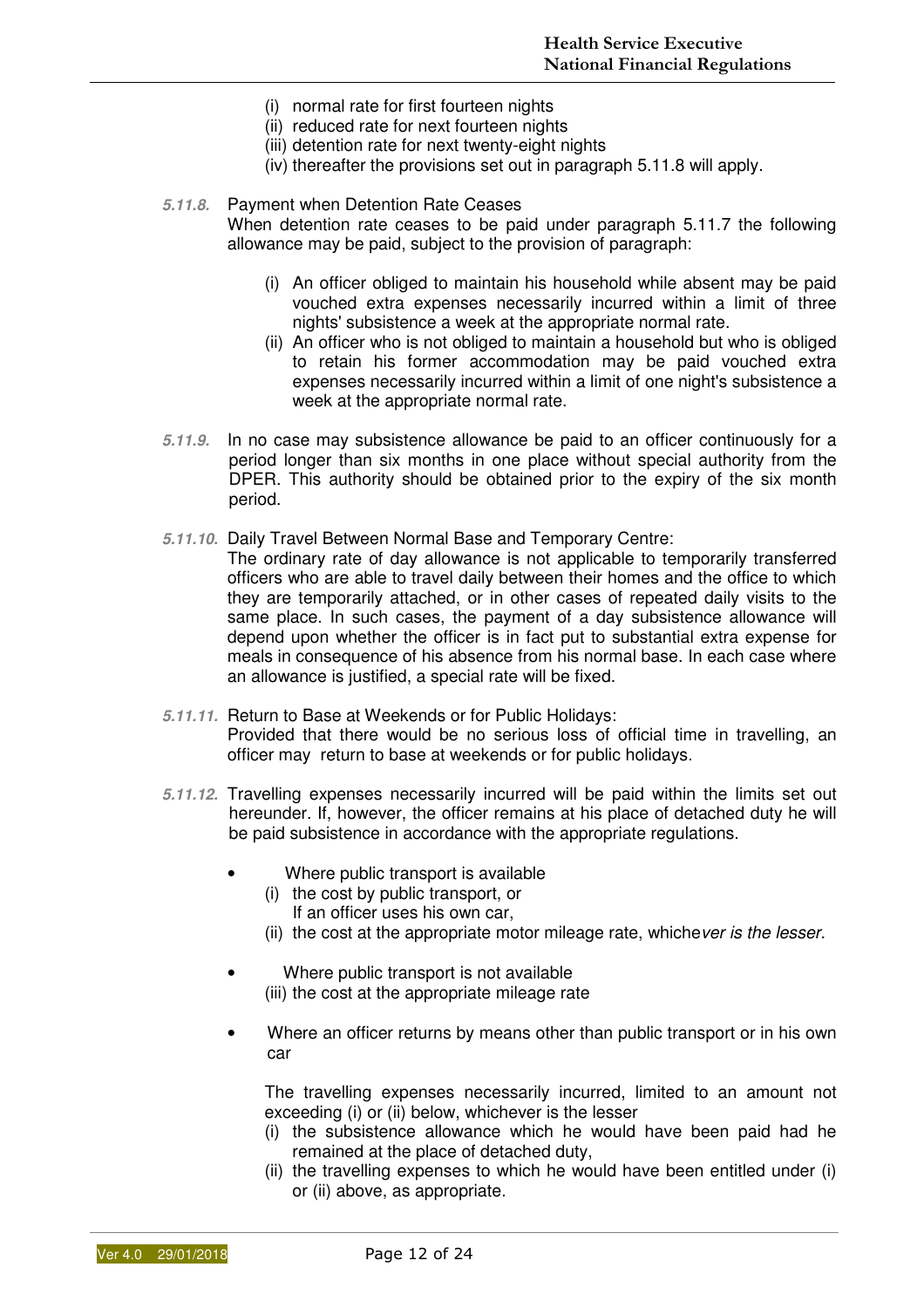- **5.11.13.** Return to base at weekends (unless it is certified that the officer is required to attend for official purposes), or return on the occasion of a public holiday, will count towards the period of stay at one place for purposes of reduction of subsistence allowance. The nights of the weekends will be reckoned towards the periods after which reduced or lower rates of subsistence will apply.
- **5.11.14.** Absence on Duty from place of detached duty An absence on official duty from a temporary centre for not more than 2 nights plus any nights of a weekend or public holiday will not be regarded as breaking the continuity of stay for the purpose of reduction of the subsistence allowance.
- **5.11.15.** An officer in receipt of detention rate, if absent overnight on official duty from his temporary accommodation and centre, may receive ordinary rates of subsistence allowance for such absence, in lieu of detention rate. If he is absent by day for not less than 5 hours from his temporary accommodation and centre, day allowance may be paid in addition to detention rate.
- **5.11.16.** Payment of the overnight allowance to an officer in receipt of Detention rate will be subject to the officer being at least 24 kilometres (15 miles) from his temporary accommodation and centre. Payment of the day allowance will be subject to the officer being at least 8 kilometres (5 miles) from his temporary accommodation and centre.
- **5.11.17.** Travelling and Subsistence During Leave When leave is taken during a period of detached duty subsistence allowance will cease from the date of cessation of duty to the date of resumption of duty.
- **5.11.18.** Leave so taken will not be regarded as breaking the continuity of a stay at the temporary centre for purposes of reduction of subsistence allowance. Where, however, the leave exceeds two days it will not be reckoned towards the periods' after which reduced or lower rates of subsistence will be paid.
- **5.11.19.** Where an officer on detached duty goes on leave and a weekend and/or public holiday immediately precedes such period of leave, subsistence allowance will not normally be payable for these nights. Instead, subsistence allowance will be measured by reference to the actual dates of cessation and resumption of duty, and the officer will be regarded as on leave from the actual date of cessation of duty.
- **5.11.20.** Recall from leave:
	- Travelling expenses in respect of recall from leave will be paid only on the condition that the officer was not informed of the probability of recall or that the recall could not have been foreseen when he went on leave.
	- Subsistence allowance will not be paid in respect of recall from leave unless the officer's usual place of residence at base is not available.
- **5.11.21.** Subsistence Allowance During Illness:

In case of illness during absence at a temporary centre where the officer remains in occupation of his accommodation, the appropriate rate of allowance will be paid provided

- (i) that the officer is certified unfit to travel home or
- (ii) if he is able to travel, that the period of illness seems likely to be of short duration.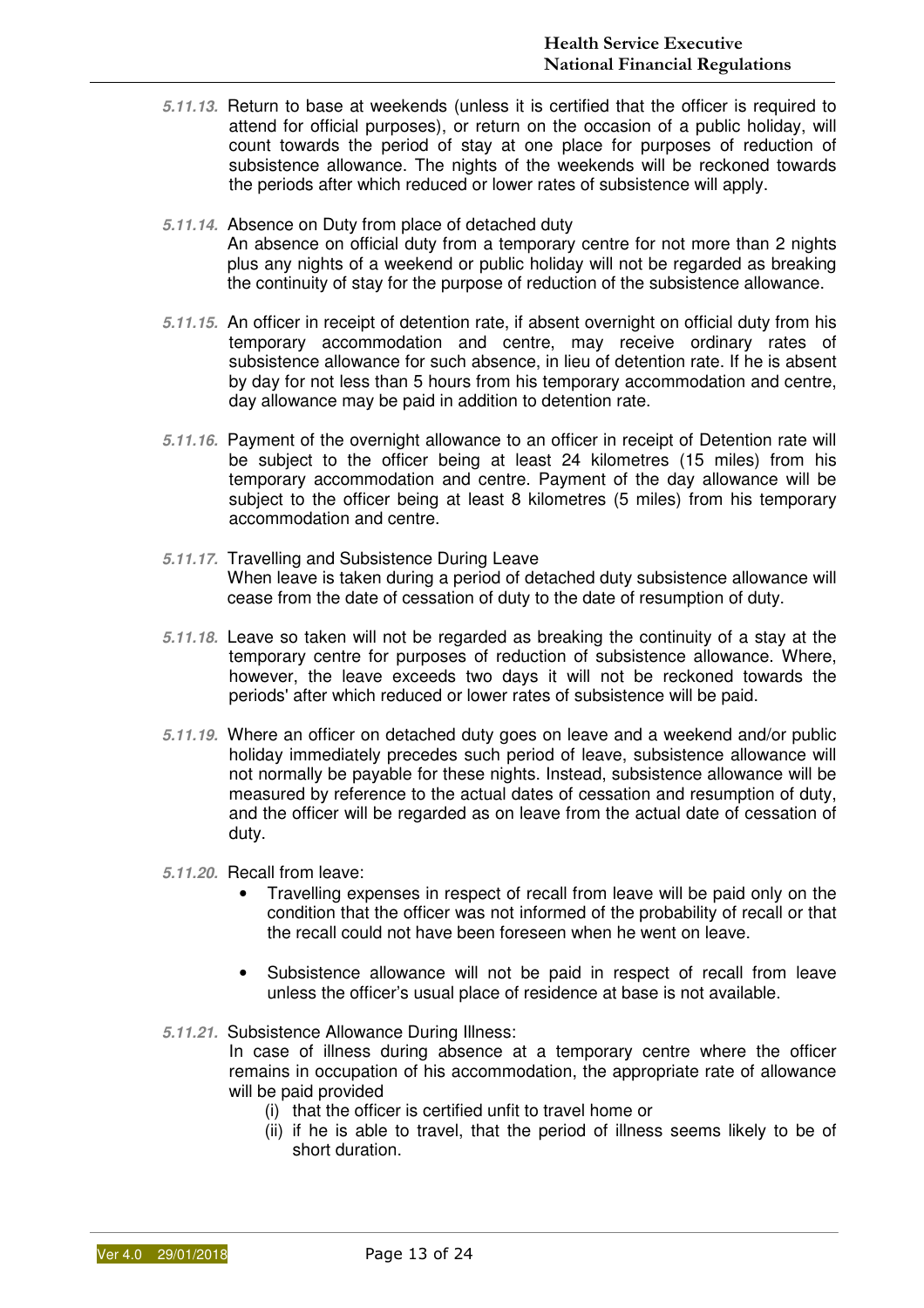- **5.11.22.** If the Officer is removed to hospital or other institution a special allowance may be paid, within the rates ordinarily appropriate, sufficient to cover not more than any extra subsistence expense involved due to absence from home or base.
- **5.11.23.** Class of Allowance: The class of subsistence allowance is governed by the officer's grade and scale of salary during the period of his absence.
	- (i) An officer who is temporarily substituting for a higher officer is not entitled to a higher class of allowance than that for which he is normally eligible.
	- (ii) Where it is necessary for a junior officer to stay in the same accommodation as a senior officer who is entitled to a higher class of subsistence, the higher rate will be paid to both officers.
- **5.11.24.** Organisation of Accommodation; For overnight stays within the State, an officer will be required to organise their own accommodation, except for conferences, and will normally claim mileage & subsistence (night allowance) on their return.
- **5.11.25.** The night allowance is the maximum reimbursement for overnight stays in Ireland. No other expenses will be paid in addition to subsistence irrespective of the cost of accommodation, meals, etc.
- 5.11.26. Exceptions can be made in the case of conferences<sup>5</sup> where the HSE will cover the cost of the accommodation. Mileage and subsistence (day rate) can be claimed upon return if no meals were provided. Where meals were provided the rates claimed need to be reduced appropriately.
	- Where a claim is allowable for the 5 hour subsistence rate and a meal was provided no subsistence claim shall be made.
	- Where a claim is allowable for the 10 hour subsistence rate and a meal was provided the 5 hour subsistence rate claim shall be made.
- **5.11.27.** Subsistence Rates for Absences outside the State
	- o Officers who travel abroad should limit reimbursable expenditure to the minimum consistent with the requirements of the visit. Line Managers should continue to ensure that only essential travel is undertaken and that the number of officers on any official journey is kept to the absolute minimum.
	- $\circ$  Foreign subsistence rates of allowances are available from local finance office.
	- $\circ$  The subsistence allowance rate appropriate to any period of twenty-four hours is the overnight rate appropriate to the place where the night is spent or in the rare case where the officer is travelling over land at night the 'elsewhere' rate for the country in which the officer is at midnight.
	- o Officers are not entitled to claim subsistence where the cost was not incurred or where the accommodation and/or meals are provided free of charge.
	- $\circ$  The time occupied on a journey by air (or other mode of transport) for which the fare covers the cost of meals and an accommodation cost is not incurred will not

<sup>&</sup>lt;sup>5</sup> Exceptions may be made where HSE staff are obliged to attend conferences where alternative accommodation is not an option. In these instances HSE will cover the cost of the hotel.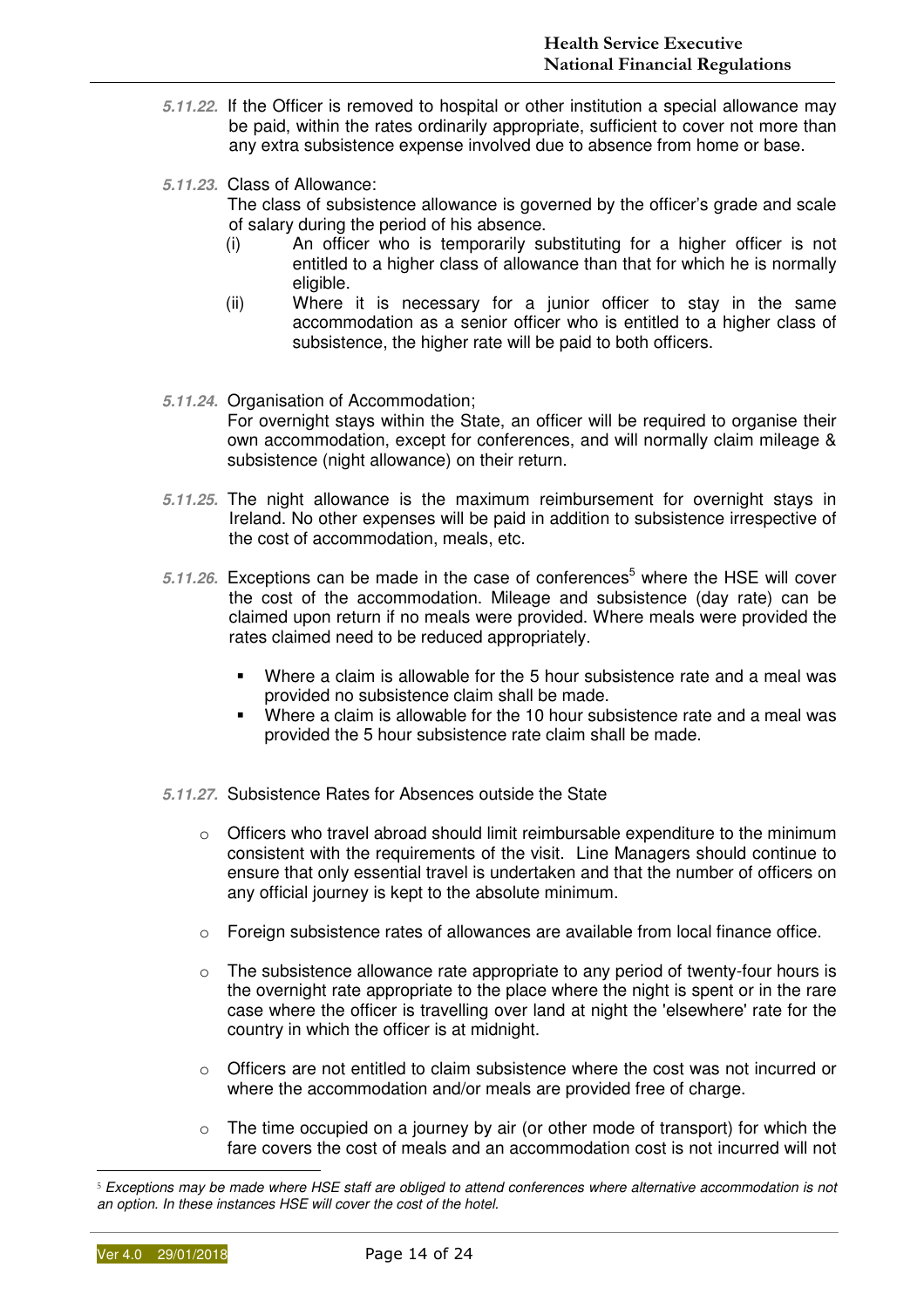reckon for the purposes of the payment of subsistence allowance. (However, officers may claim €10 for incidental expenses under the Civil Service regulations)

- o Budget holder should ensure that the standard of hotel used is not extravagant, unless the officer is required to stay in a particular hotel. In general three or four, star hotels should be used.
- o Subsistence Rates for certain foreign countries are outlined in HSE.ie Health Service Executive Website - HR Circulars. Staff travelling to locations not covered by Subsistence Allowance Abroad Circular should seek details in advance of the appropriate rates, from the local finance office.
- **5.12.** Approval Protocol for travelling expenses
	- **5.12.1.** Each Employee Travel and Subsistence Expense Claim Form must be approved in accordance with the procedures in this regulation.
	- **5.12.2.** All claims for travel expenses must be submitted on the appropriate form as in HSE.ie - Health Service Executive Website - HR Circulars.<sup>6</sup> The claim should include the following:
		- (i) Employee Number.
		- (ii) The date of the journey.
		- (iii) The reason for the journey.
		- (iv) Time of departure from and return to work.
		- (v) The location and mileage involved.
		- (vi) Whether public transport was available and the cost.
		- (vii) If public transport was available a reason should be provided as to why it was not availed of.
		- (viii) If public transport was available and no allowable reason exists for use of an officers private vehicle the maximum mileage allowance claimable must not exceed the cost of public transport (including that of passengers whose travelling expenses would be payable from public funds).
		- (ix) Amount of subsistence claimed.
	- **5.12.3.** The applicant's travel claim must be approved by his/her Line Manager.
	- **5.12.4.** It is the responsibility of the Line Manager to certify that all journeys on each claim form were necessarily performed in the discharge of the applicant's duties that the amounts claimed are correct and all supporting documentation is in line with requirements set out in paragraph. 5.13.1 below.
	- **5.12.5.** In order that individuals are reimbursed in a timely manner and to ensure accurate reporting of expenditure, travel and subsistence claim forms must be completed in full, approved and submitted without delay.

Claim forms that are incomplete and/or incorrect will be returned to the employee/Line Manager to complete the form correctly.

All claim forms must be submitted within a month of the trip, but where this is not possible at the latest must be submitted within three months.

<sup>6</sup> Where local systems operate separates processes for taxable and non-taxable travel expenses the related forms should contain information in this paragraph as a minimum requirement.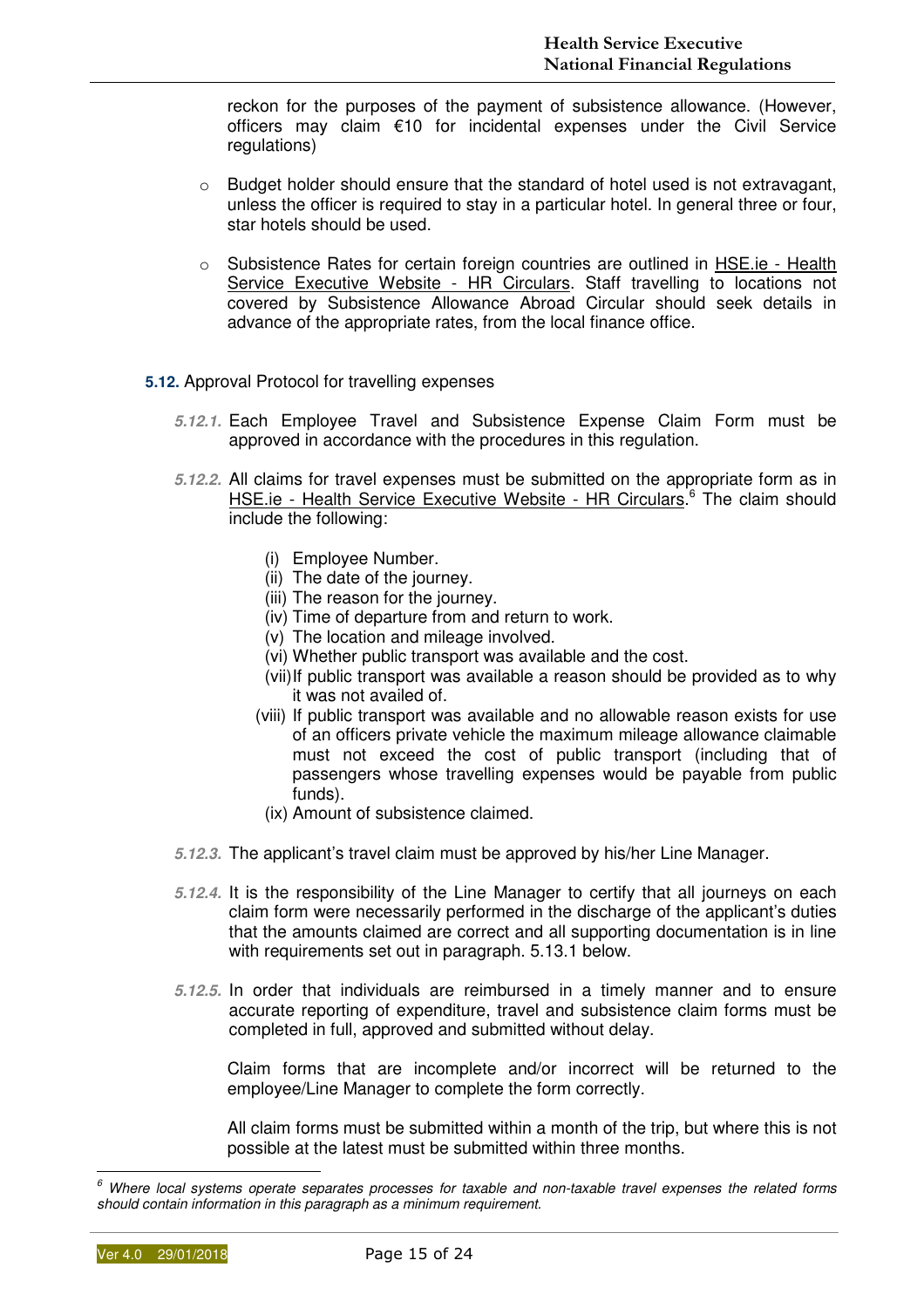Where claims are submitted outside the three month timeline, the employee must send a memo to their line manager outlined the reason for the delay.

These delays may result in a delay in the payment of the claim.

- **5.12.6.** All travel claims must be submitted to the processing department on the official return. Refer to HSE.ie - Health Service Executive Website - HR Circulars for copy of the standard form.
- **5.12.7.** The Certifying Officer must ensure that:
	- (i) all claims are calculated in accordance with the current approved rates (see HSE.ie - Health Service Executive Website - HR Circulars) and that proper records are kept to ensure that the appropriate rates are applied to each claim.
	- (ii) If employee's personal car was used where public transport was available.
	- (iii) Employee had authorisation to travel for each journey itemised.
	- (iv) Employee's allowances claimed complied with specified subsistence distances and times requirements.
- **5.12.8.** All claims shall be processed through the same location that the employee's payroll is processed, where practical.
- **5.13.** Records to be Kept (Audit of Records)
	- **5.13.1.** Records must be kept, of all travel expenses/claims approved and sent to Payroll / Accounts Payable Department, for inspection by the Comptroller & Auditor General and/or the Internal Auditor. These records must be kept for a period of six years unless the Revenue Commissioners state otherwise. These records must include the following:
		- (i) Copy of decision/approval to travel.
		- (ii) Employees travel expenses claim forms (originals)
		- (iii) Certified copy of signed employee declaration for use of own motor vehicle.
		- (iv) Certified Records of motor vehicle registration details (copy of log book or registration form as appropriate)
		- (v) Certified Records of motor insurance details (copy of policy)
		- (vi) Copies of all appropriate payroll returns
		- (vii) Receipts in respect of train/bus/taxi/tolls/parking.
- **5.14.** Attendance of Public Servants in Court as Witnesses
	- **5.14.1.** Public Servants called as Witnesses on behalf of the State.

A HSE Officer attending Court as a witness on behalf of the State in criminal or civil proceedings must attend as directed. His/her attendance may be required by means of a summons or subpoena or may be arranged through his Department.

The officer's attendance in Court should be regarded as part of his/her official duties and he should, accordingly,

 $^7$  Refer to 5.12.2 (viii) for the exception to this rule. In this instance no receipt will be available as the officer will have used his/her own private vehicle for the journey but is claiming a public transport rate for the bus/train etc. In these cases documentary evidence must be provided of the rate of the applicable fare if that mode of transport was availed of.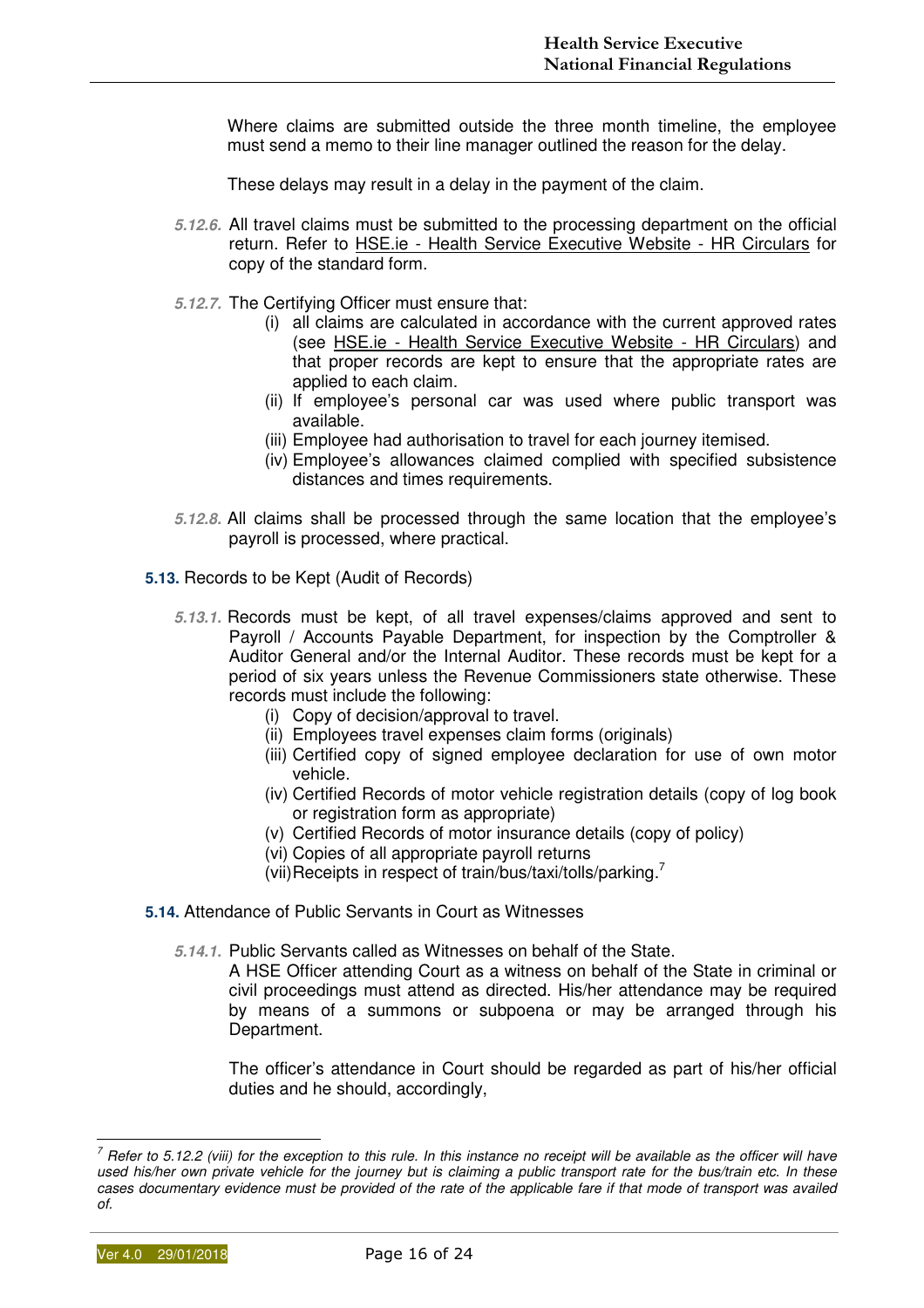- (i) be paid his/her normal salary or wages for the period of necessary absence
- (ii) should be granted travelling expenses and subsistence allowance subject to the usual regulations.

The amount of such travelling expenses and subsistence allowance should be charged to HSE Accounts.

The officer should request the prosecuting authority to claim any expenses to which the officer may be entitled as a witness.

In civil proceedings where the State is successful, the State Solicitor should claim the amount of the travelling expenses and subsistence allowance payable to the officer by his/her Department. (Sums recovered are normally paid to the prosecution or the State Solicitor, as the case may be, and credited to the Vote for Law Charges;

If, however, they are received by the officer they should be surrendered to his/her Department. A claim for recovery of salary or for loss of services should not be made.

- **5.14.2.** Public Servants called as Witnesses on behalf of parties other than the State A HSE Officer called as a witness on behalf of a party other than the State should, provided s/he has been served with a summons or subpoena be
	- (i) granted special leave with pay for the period of necessary absence.
	- (ii) If s/he is called as a witness in connection with a matter coming before him in his official capacity he should be granted travelling expenses and subsistence allowance, subject to the usual regulations.

The officer should claim the amounts paid to him by way of travelling expenses and subsistence allowance from the party requesting his/her attendance. If possible the Department should give the party preliminary notice that the claim will be made.

- **5.14.3.** Where the officer is called as a witness on matters not connected with his/her official duty, travelling expenses and subsistence allowance should not be paid by his/her Department, but s/he may keep any amounts allowed him by way of witnesses' expenses. A claim for recovery of salary or loss of services should not be made.
- **5.14.4.** Where an officer is required to attend court as a witness during a period of annual leave, the amount of annual leave taken may be suitably adjusted.
- **5.14.5.** Where an officer on annual leave is required to attend court as a witness on behalf of the State or on behalf of a party other than the State in connection with a matter coming before him/her in his/her official capacity, s/he may, subject to paragraph 5.14.1, preceding be paid travelling expenses and subsistence allowance, if appropriate, provided the travelling and subsistence regulations relating to recall from annual leave are fulfilled.
- **5.14.6.** The provisions of this regulation will not apply where special arrangements are in force for furnishing of expert evidence in Court by professional or technical officers at the request of parties other than the State.
- **5.14.7.** The foregoing regulation will not apply to attendance in Court as witness outside the State.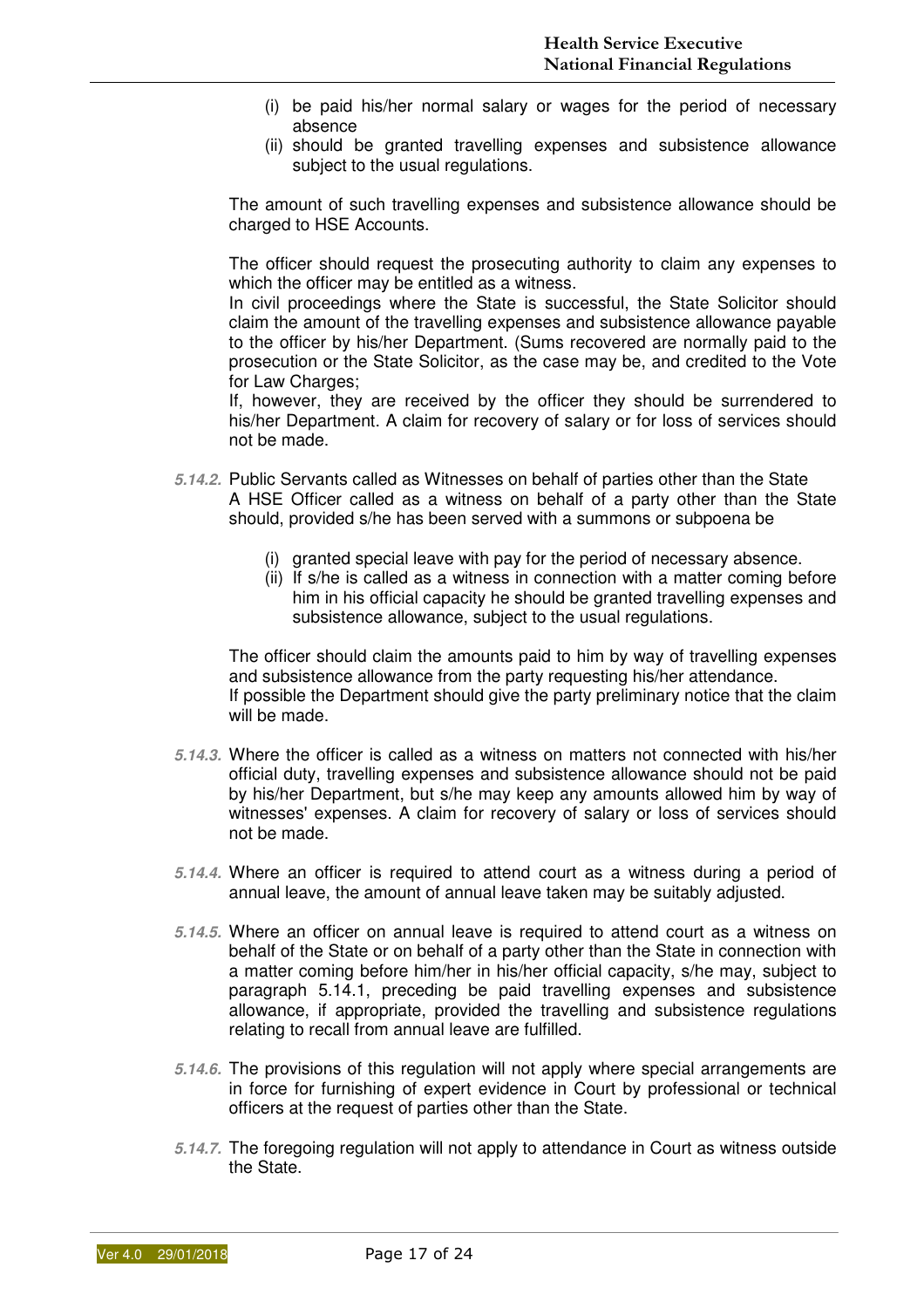#### **5.15.** Travel Pass Scheme

- **5.15.1.** Legislation was introduced in the Finance Act 1999 which allowed an employer to incur the expense of providing an employee with a monthly or annual bus/rail pass, without the employee being liable for benefit-in-kind taxation.http://www.finance.gov.ie/circular 50/2001
- **5.15.2.** The Revenue Commissioners have agreed that the benefit-in-kind tax exemption will apply in the context of salary sacrifice, that is, where an employee agreed to forego or sacrifice part of his/her salary in lieu of the provision of the travel pass by the employer. The employee will not pay tax or PRSI on the remuneration sacrificed.
- **5.15.3.** Requirements of the scheme

Salary sacrifice by an employee in lieu of the provision of a travel pass by an employer will be acceptable to the Revenue Commissioners as being effective for tax purposes under the following conditions:

- (i) There must be a bona fide and enforceable alteration to the terms and conditions of employment, i.e. exercising a choice of benefit instead of salary.
- (ii) The alteration must not be retrospective and must be evidenced in writing.
- (iii) There must be no entitlement to exchange the benefit for cash;
- (iv) The choice exercised (benefit instead of cash) cannot be made more frequently than once a year and then only with the consent of the employer.
- **5.15.4.** Benefits for Employee and Employer

Employee will not be liable to tax or PRSI on the cost of the travel pass provided by the employer. Employer's PRSI contribution is not payable on the cost of the pass provided.

**5.15.5.** Issue of Travel Pass

Individuals wishing to avail of the Travel Pass will complete the Application Form (Appendix 1) which outlines the options for annual tickets being offered by transport providers. They will also sign the Authorisation Form and familiarise themselves with the conditions governing the scheme (Appendix 2).

On receiving completed Application Forms and Authorisation Forms, the Department/Office will place an order with transport providers for the issue of annual passes in respect of the individuals who opted to take up the scheme. The passes will then be issued to each individual by the Department/Office.

- **5.15.6.** Travel Pass Scheme Conditions
	- (i) The employee must be employed on a permanent/probationary basis at the date of application. An employee employed under a fixed term contract will also be eligible to apply.
	- (ii) The employee must sacrifice or forego part of his/her annual basic salary in lieu of the provision of the annual travel pass by the HSE. This arrangement will operate for a period of one year and the salary sacrifice will be reflected in the employee's pay cheques and pay slips over that period.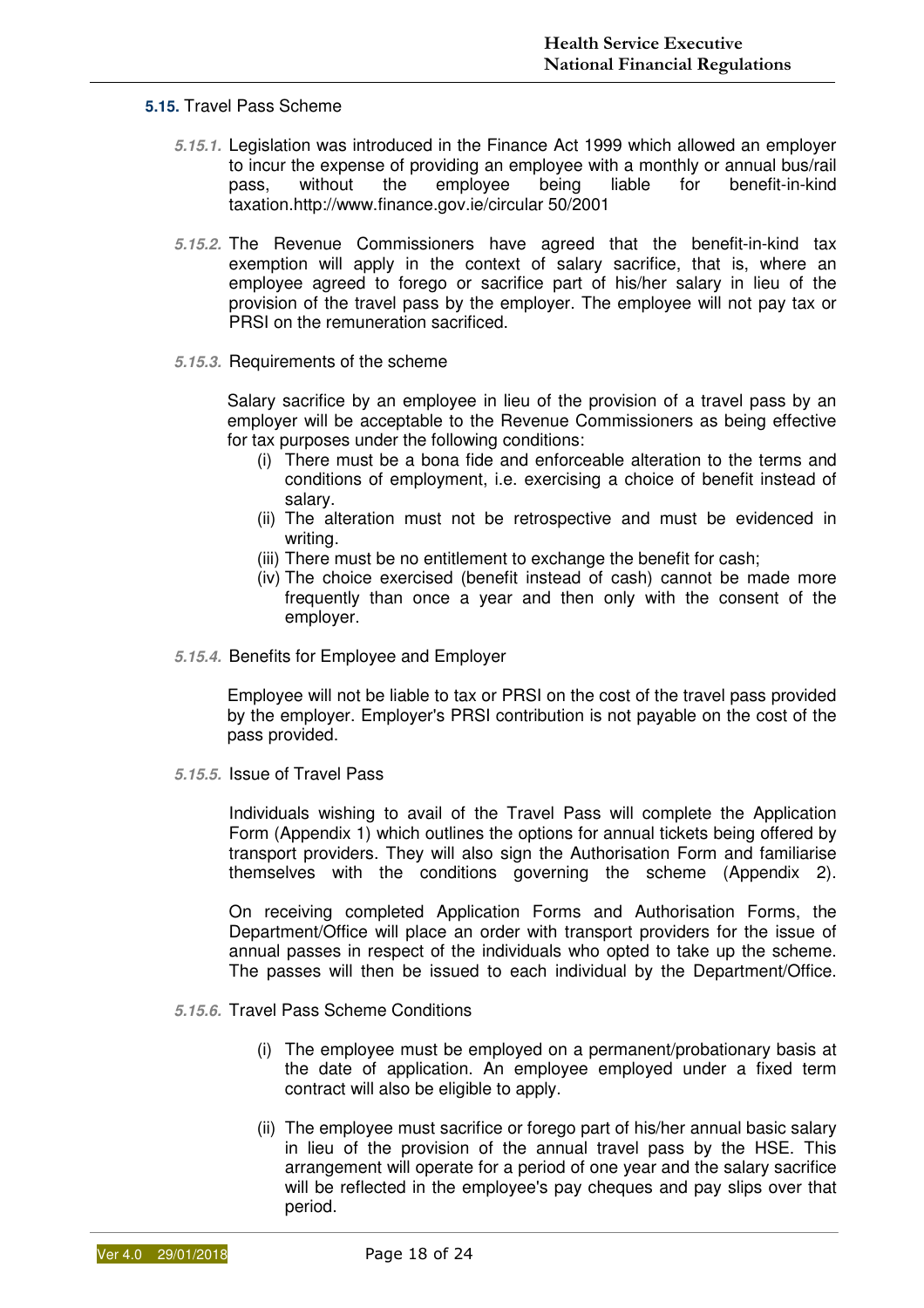- (iii) Annual travel passes will be transferable from one Department/Office to another within the HSE. However, if an employee leaves the public service prior to the expiration of the one year period of participation in the travel pass scheme, he/she must surrender his/her annual pass. The Department/Office will then seek a refund from the transport provider for the unused part of the travel pass (a refund for a travel pass issued under the scheme will only be made to the relevant Department/Office).
- (iv) It is a condition of the Revenue Commissioners that the scheme operates on the basis of an annual option. Accordingly, the employee will not be able to cancel his or her participation in the scheme prior to the expiry of the one year period.
- (v) The Department/Office accepts no liability or responsibility in the case of lost or unused travel passes (most transport providers will replace lost passes at a small fee), or in the case of any injury which the employee may incur while using the travel pass.
- (vi) The Department/Office accepts no responsibility for misuse of travel passes by its employees and asserts that each travel pass issued by virtue of this scheme is strictly non-transferable.
- (vii) The scheme applies only to annual bus and rail passes issued by Iarnrod Éireann, Bus Éireann, Dublin Bus and other approved transport providers. Human Resource Sections in the first instance, or the Department of Jobs, Enterprise and Innovation will advise on approved transport providers.
- (viii) The salary sacrifice will have no impact on pension contributions or on pension benefits, in accordance with the rules of the Local Government Services Superannuation Scheme.
	- (ix) The salary sacrifice will have no impact on overtime and other allowances normally calculated as a percentage of basic pay.
- (x) Employees who participate in the scheme will be included for one year. A new application will be required in respect of each subsequent year of participation.
- (xi) The Revenue Commissioners' tax briefing on the benefit-in-kind tax exempt Travel Pass Scheme is available at http://www.revenue.ie/en/tax/it/leaflets/benefit-in-kind/index.html
- **5.16.** Roles & Responsibilities
	- **5.16.1.** HSE Directorate

The HSE is committed to the highest standards of openness and accountability in all processes and it is the responsibility of the HSE Directorate to:

- **Ensure it has suitable policies and practices in place to protect the HSE** from illegitimate expenditure, and to ensure that monies are used appropriately and effectively.
- ensure that it communicates its policy to employees in a formal policy statement.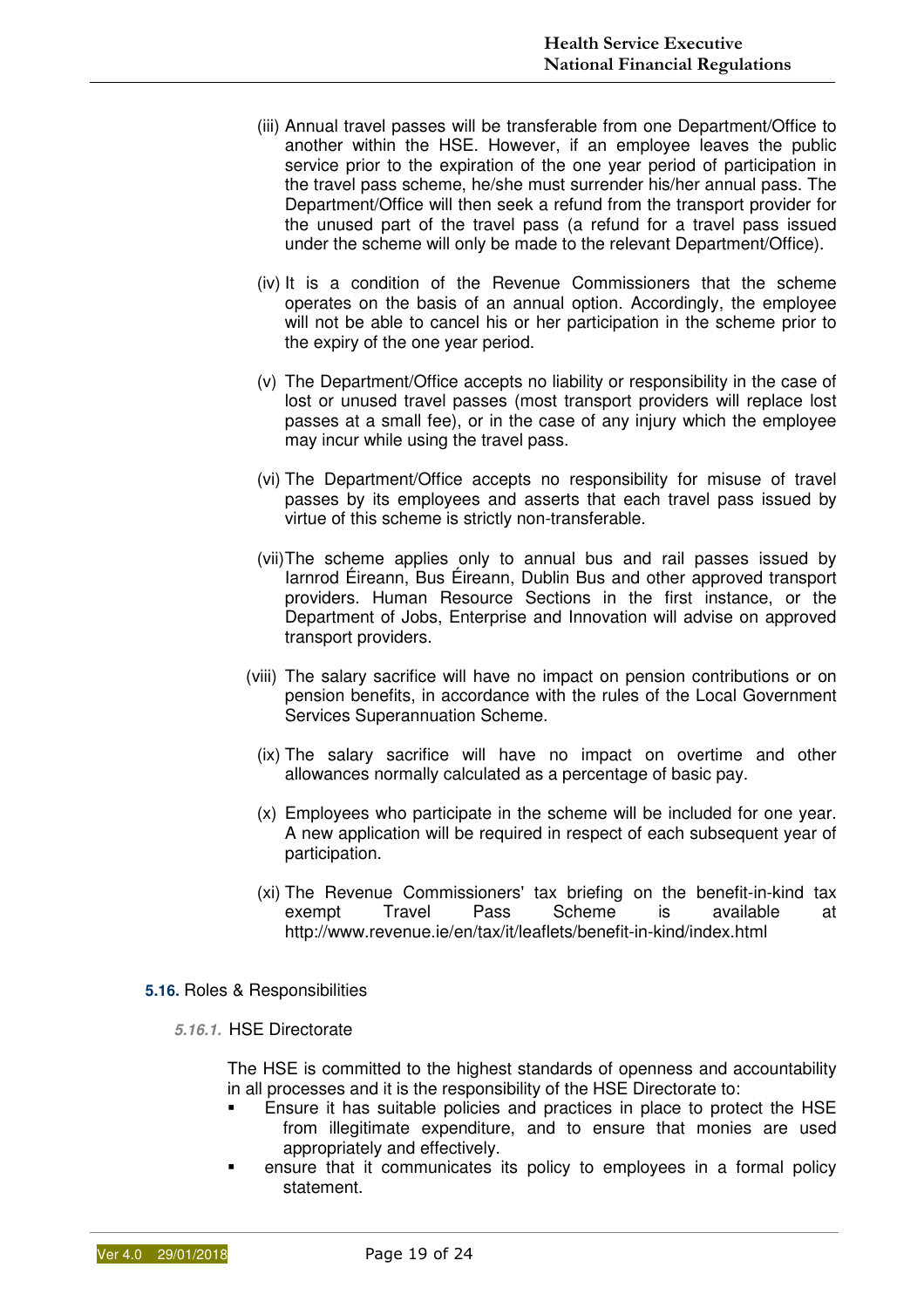#### **5.16.2.** Director General

The Director General of the HSE carries overall responsibility for the appropriate spending of the Vote, and is accountable to the Oireachtas (via the Public Accounts Committee) for specific failures. Responsibility for compliance with NFRs is directly on line management and all employees.

#### **5.16.3.** Line Management

Line Managers are delegated the responsibility of maintaining proper accountability and control of the claims from officers within their jurisdiction by

- Ensuring this regulation and other applicable guides has been communicated to each employee in his/her area of responsibility.
- **Setting example by complying fully with procedures and controls.**
- Discouraging fraud and loss to the HSE by assigning proper responsibility.

#### **5.16.4.** Employees

Every employee has a responsibility to ensure that all claims are timely, accurate and relate wholly and exclusively for the purpose of the performance of their duties.

- **5.17.** Segregation of Duties
	- **5.17.1.** It is the responsibility of each Line Manager to ensure appropriate segregation of duties to eliminate possibility of collaboration.
- **5.18.** Local Procedures
	- **5.18.1.** Each location must prepare and implement a procedure outlining the local process and officers designated for particular tasks. This procedure must be available for review purposes to Internal Audit and the Office of the Comptroller and Auditor General upon request.
	- **5.18.2.** All employees who are involved in the process must be fully inducted in the workings of the procedure.
	- **5.18.3.** These procedures shall designate individuals within the division to implement the policy and procedures.
	- **5.18.4.** Officers must fully understand their responsibilities and it is the responsibility of each location Line Manager to ensure that all officers are made aware of their roles and respective responsibilities.
- **5.19.** Interdepartmental Communication
	- **5.20.1** It is the responsibility of each Line Manager to ensure that there is effective coordination between their location and Accounts Payable/Payroll to ensure timely approval and processing of claims and payments. Each business unit must prepare and implement a procedure outlining this communication process. This procedure must be available for review purposes to Internal Audit and the Office of the Comptroller and Auditor General upon request.
- **5.20.** Training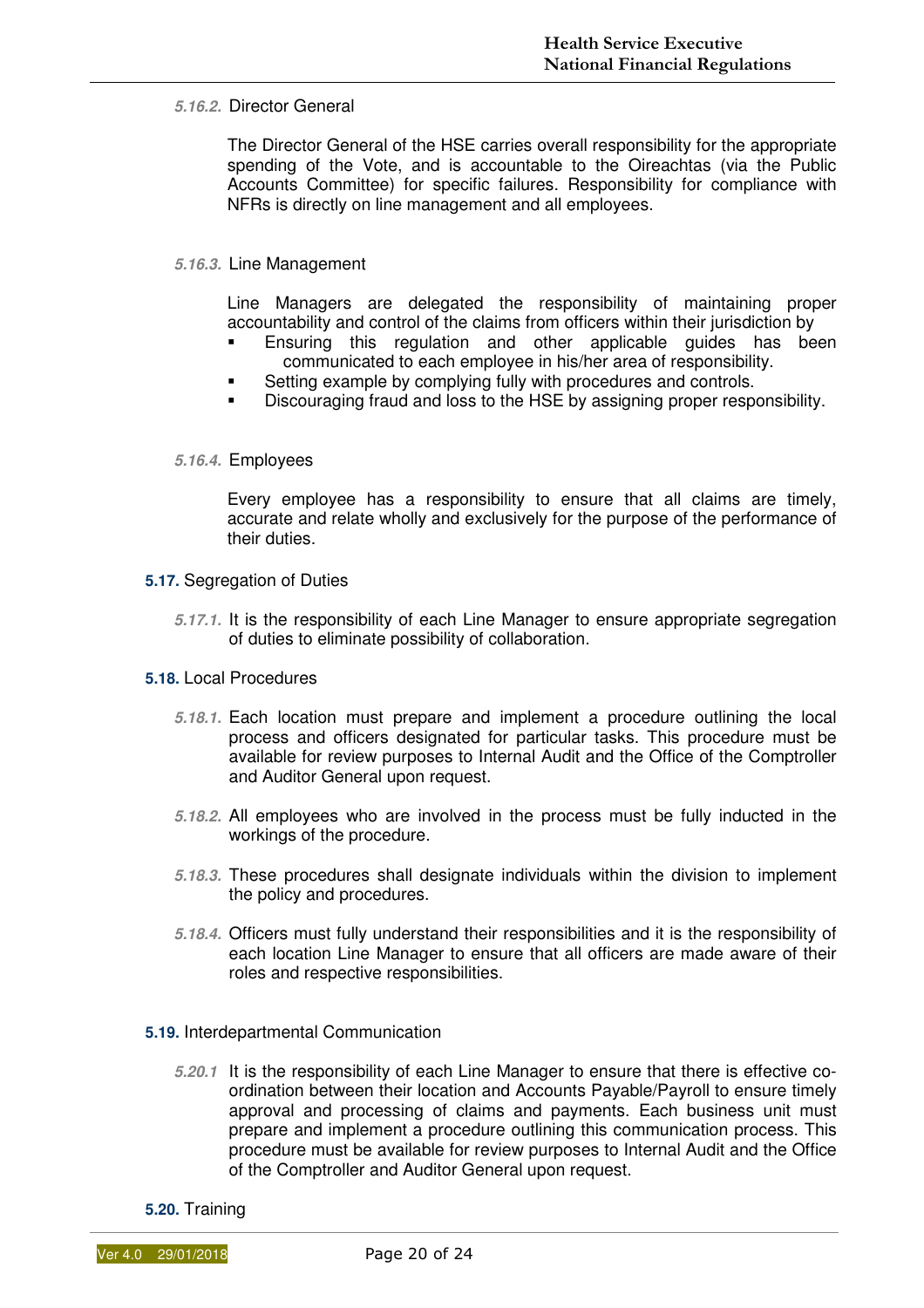- **5.20.1.** Each location should train all current employees on the policies and procedures of this regulation and should train every new employee as part of the employee's initial induction.
- **5.20.2.** Furthermore, the policy should set a schedule for continuing refresher training to ensure that employees remain vigilant with respect to their obligations.

#### **5.21.** Reporting of Irregularities

**5.21.1** Any member of staff who considers that there may have been an irregularity that could lead to misappropriation of funds or an instance of fraud must communicate the facts surrounding this instance in writing to their Line Manager immediately. The Line Manager to whom the matter has been reported must inform their Integrated Service Area (ISA) / Hospital Line Manager or equivalent, the Assistant National Director of Finance, the HSE National Director Internal Audit for appropriate action. For further information please refer to HSE Policies, Procedures Guidelines and in particular to the HSE Protected Disclosures of Information Policy at HSENet - HSE National Intranet - Policies, Procedures & Guidelines.

#### **5.22.** Audit

- **5.22.1** The external and internal auditors of the HSE have the right to unrestricted access to all premises, vouchers, documents, books of account, and computer data and to any other information which they consider relevant to their enquiries and which is necessary to fulfil their responsibilities. Both internal and external auditors also have the right to verify assets and the right of direct access to any employee or person responsible for the administration or management of HSE funds with whom it is felt necessary to raise and discuss such matters.
- **5.22.1** Sample checks by auditors may take place at regular intervals in each financial year.
- **5.22.1** Every officer shall attend at such place and at such time as may be appointed by the Auditor and shall submit his/her records, books and accounts for examination and checking.
- **5.22.1** Where any irregularities are disclosed at the checking of the accounts of an officer, the internal/external Auditor shall report such irregularities to the Chief Financial Officer (CFO), who shall cause a full investigation to be made and shall take all necessary action.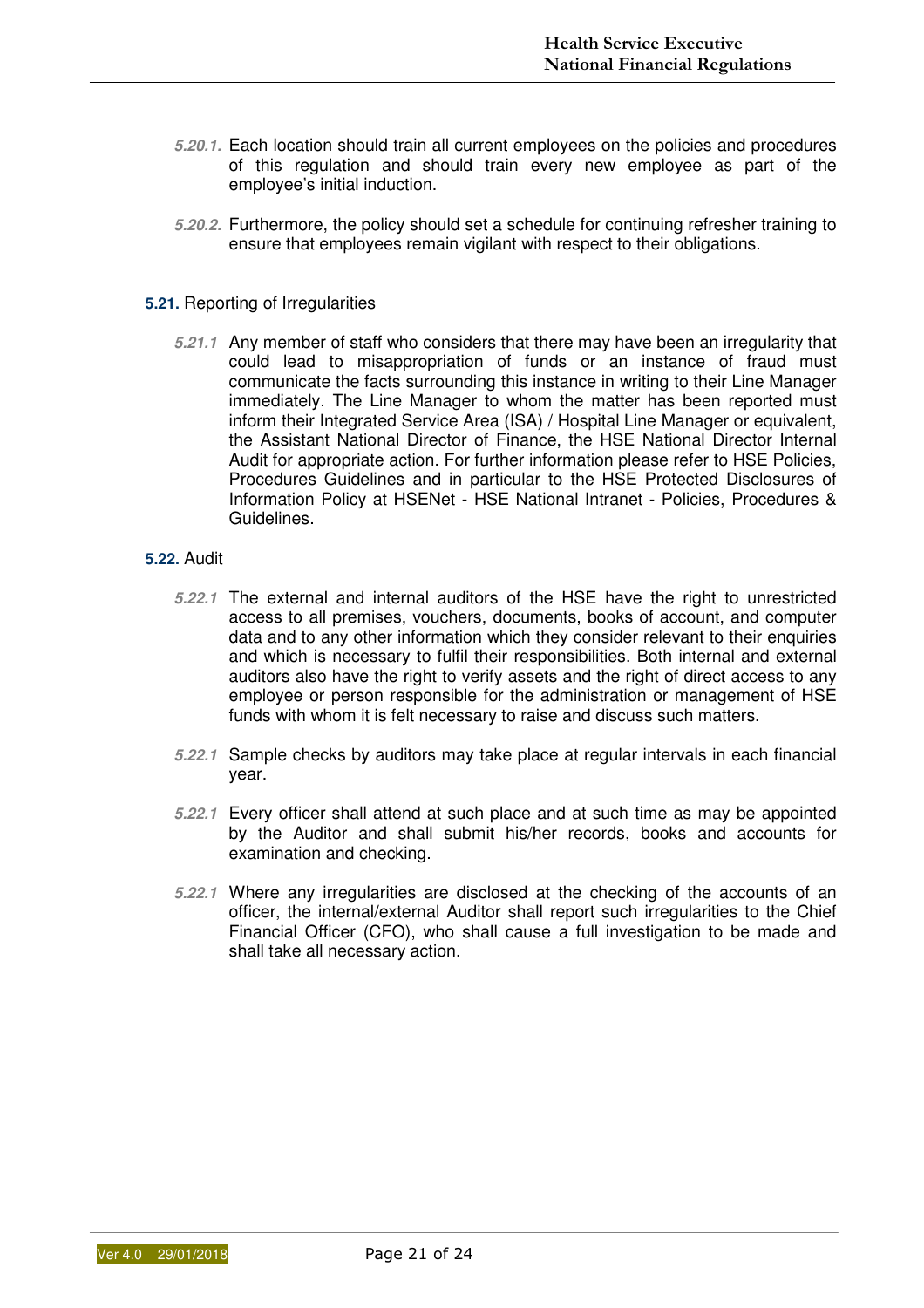#### **5.23. APPENDICES**

| Appendix 1: Travel Pass Scheme Application Form                                                                                                                                                                                                                          |  |  |  |  |  |  |  |  |
|--------------------------------------------------------------------------------------------------------------------------------------------------------------------------------------------------------------------------------------------------------------------------|--|--|--|--|--|--|--|--|
| To: HR Section<br>Department of                                                                                                                                                                                                                                          |  |  |  |  |  |  |  |  |
| From: $\qquad \qquad \qquad$                                                                                                                                                                                                                                             |  |  |  |  |  |  |  |  |
| Section                                                                                                                                                                                                                                                                  |  |  |  |  |  |  |  |  |
|                                                                                                                                                                                                                                                                          |  |  |  |  |  |  |  |  |
| <b>Annual Ticket Choice:</b>                                                                                                                                                                                                                                             |  |  |  |  |  |  |  |  |
| <b>Annual Bus Travel wide</b><br>Offers unlimited travel for one year on all Dublin<br>€<br>Bus services within the total bus network, except<br>Airlink, Ferry services and Tours.                                                                                      |  |  |  |  |  |  |  |  |
| Annual Rail Outer Short Hop<br>Offers unlimited travel for one year on all Dublin<br>€<br>Suburban Rail, Arrow and DART services between<br>Balbriggan, Kilcoole, Hazelhatch and Maynooth.                                                                               |  |  |  |  |  |  |  |  |
| Annual Bus and Rail Short Hop<br>Offers unlimited travel for one year on all Dublin<br>€<br>Bus services, and all Dublin Suburban Rail, Arrow<br>and DART services between Balbriggan, Kilcoole,<br>Hazelhatch and Maynooth except Airlink, Ferry<br>services and Tours. |  |  |  |  |  |  |  |  |
| (Please specify station) (Price will depend on the point to point travel involved)                                                                                                                                                                                       |  |  |  |  |  |  |  |  |
| Other Annual Pass issued by Name of provider: __________________________________<br>approved transport provider                                                                                                                                                          |  |  |  |  |  |  |  |  |
| Please opt for whichever ticket suits your needs and sign the Authorisation Form below after you<br>have read and understood the conditions of the scheme. An early application would be<br>appreciated.                                                                 |  |  |  |  |  |  |  |  |
| Ticket No. Issued: _______________Travel Pass ID Number: _______________________                                                                                                                                                                                         |  |  |  |  |  |  |  |  |
|                                                                                                                                                                                                                                                                          |  |  |  |  |  |  |  |  |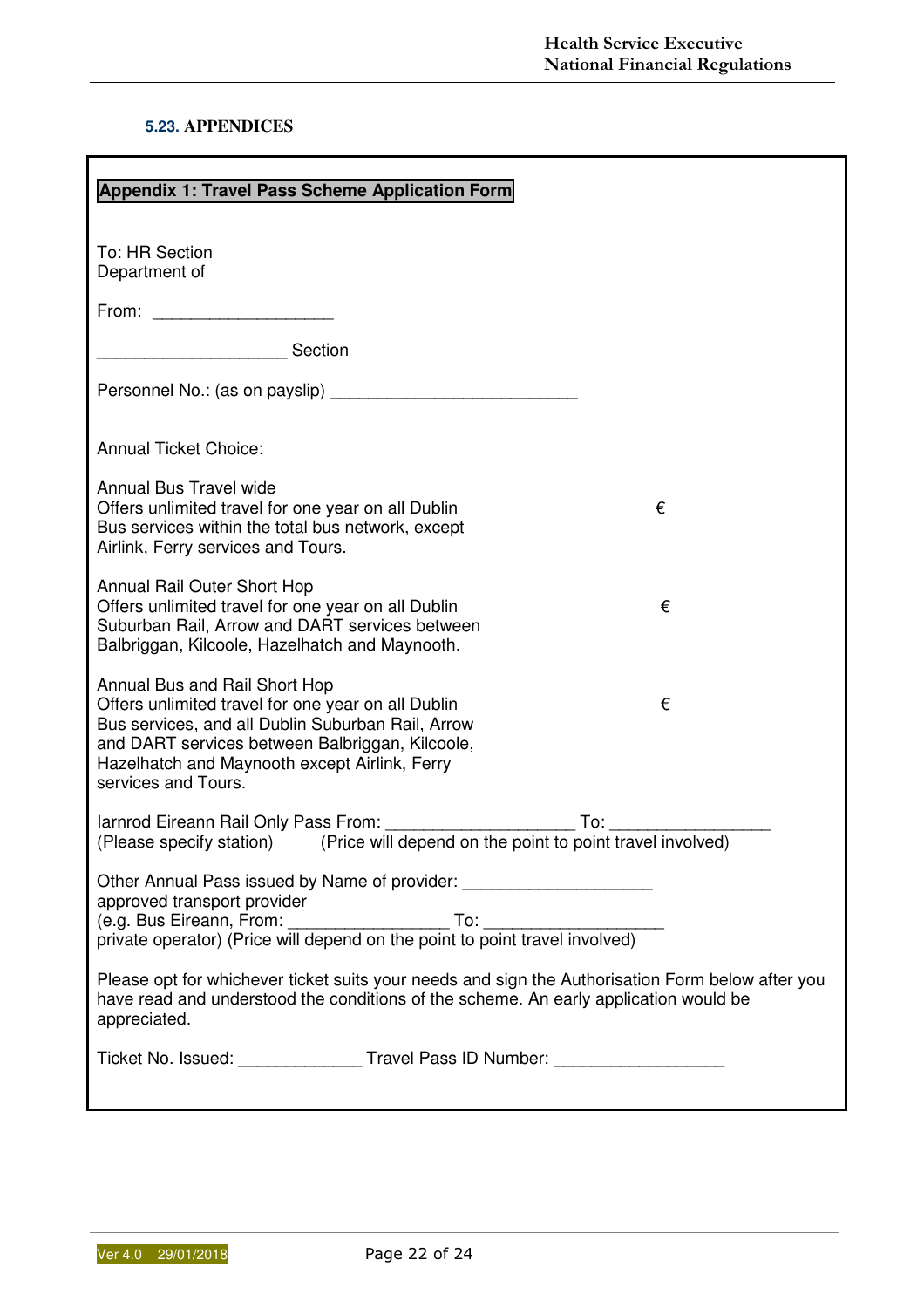#### **Appendix 2: Travel Pass Scheme Authorisation Form**

I wish to sacrifice or forego € ...................... of my annual basic salary in lieu of the provision of an annual travel pass by the Department/Office of.............................. I realise that this arrangement will operate for a period of one year and that the salary sacrifice will be reflected in my pay over that period.

On termination of my employment for whatever reason I declare that I will repay in full/authorize deduction from my final payments any monies outstanding under this scheme.

Personnel No.: (as on payslip) \_\_\_\_\_\_\_\_\_\_\_\_\_\_\_\_\_\_\_\_

Signed: